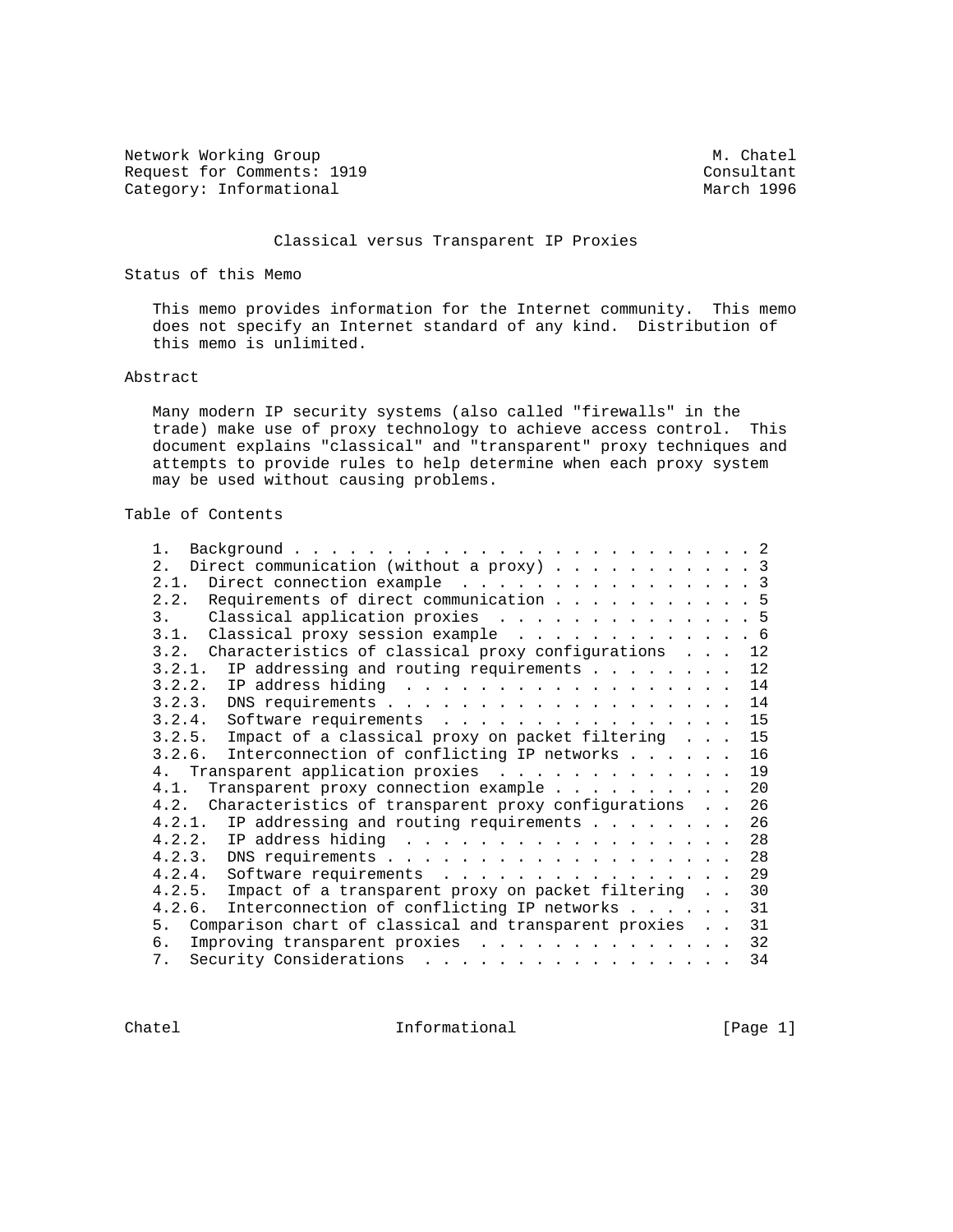# 1. Background

 An increasing number of organizations use IP security systems to provide specific access control when crossing network security perimeters. These systems are often deployed at the network boundary between two organizations (which may be part of the same "official" entity), or between an organization's network and a large public internetwork such as the Internet.

 Some people believe that IP firewalls will become commodity products. Others believe that the introduction of IPv6 and of its improved security capabilities will gradually make firewalls look like stopgap solutions, and therefore irrelevant to the computer networking scene. In any case, it is currently important to examine the impact of inserting (and removing) a firewall at a network boundary, and to verify whether specific types of firewall technologies may have different effects on typical small and large IP networks.

 Current firewall designs usually rely on packet filtering, proxy technology, or a combination of both. Packet filtering (although hard to configure correctly in a security sense) is now a well documented technology whose strengths and weaknesses are reasonably understood. Proxy technology, on the other hand, has been deployed a lot but studied little. Furthermore, many recent firewall products support a capability called "transparent proxying". This type of feature has been subject to much more marketing attention than actual technical analysis by the networking community.

 It must be remembered that the Internet's growth and success is strongly related to its "open" nature. An Internet which would have been segmented from the start with firewalls, packet filters, and proxies may not have become what it is today. This type of discussion is, however, outside the scope of this document, which just attempts to provide an understandable description of what are network proxies, and of what are the differences, strengths, and weaknesses of "classical" and "transparent" network proxies. Within the context of this document, a "classical" proxy is the older (some would say old fashioned) type of proxy of the two.

 Also note that in this document, the word "connection" is used for an application session that uses TCP, while the word "session" refers to an application dialog that may use UDP or TCP.

Chatel **Informational** Informational [Page 2]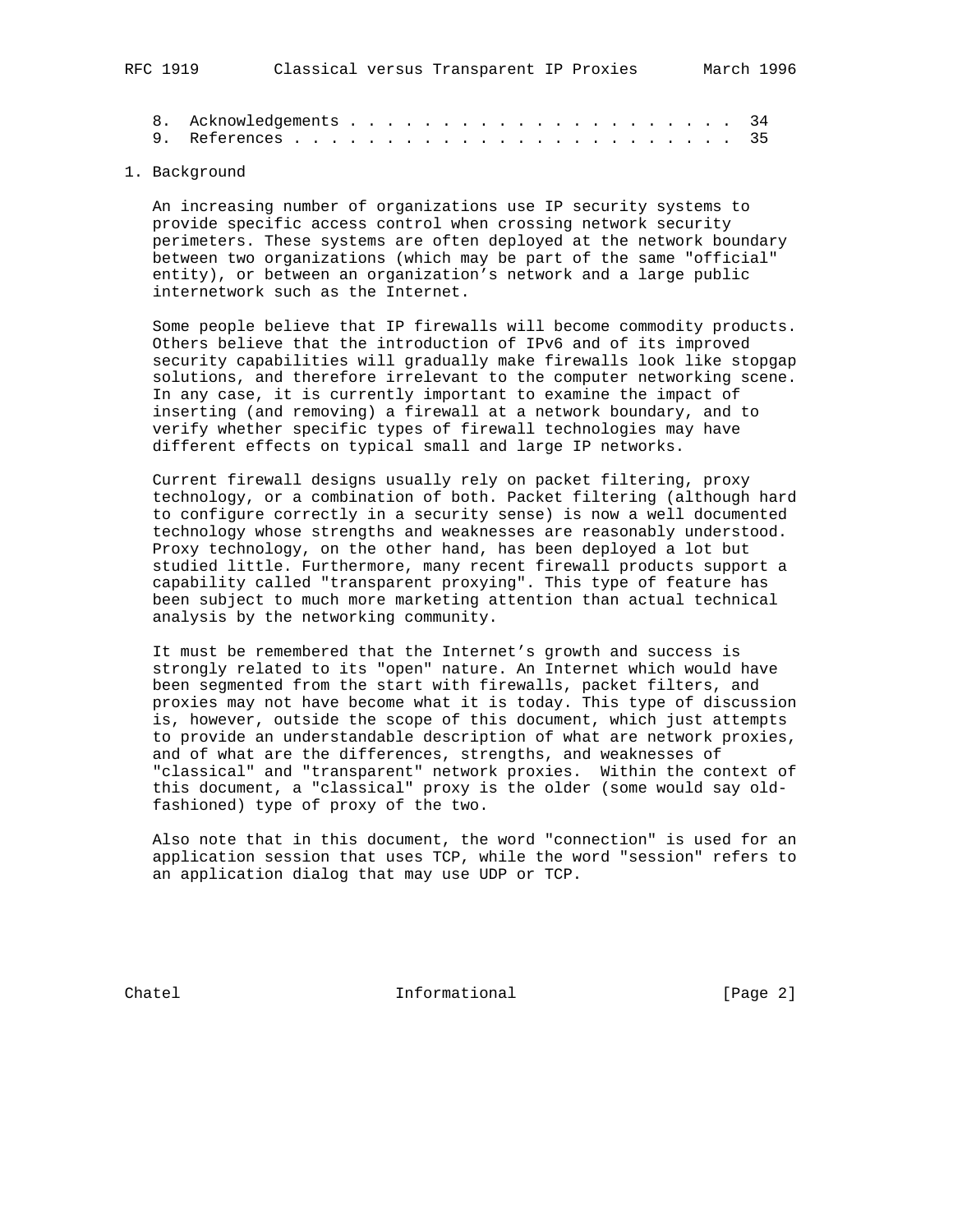2. Direct communication (without a proxy)

 In the "normal" Internet world, systems do not use proxies and simply use normal TCP/IP to communicate with each other. It is important (for readers who may not be familiar with this) to take a quick look at the operations involved, in order to better understand what is the exact use of a proxy.

2.1 Direct connection example

 Let's take a familiar network session and describe some details of its operation. We will look at what happens when a user on a client system "c.dmn1.com" sets up an FTP connection to the server system "s.dmn2.com". The client system's IP address is c1.c2.c3.c4, the server's IP address is s1.s2.s3.s4.

| c.dmnl.com    | $\begin{vmatrix} - & - & -+ & \text{network}(s) & + & - & -- \end{vmatrix}$ s.dmn2.com |               |
|---------------|----------------------------------------------------------------------------------------|---------------|
| (cl.c2.c3.c4) |                                                                                        | (s1.s2.s3.s4) |
|               |                                                                                        |               |

 The user starts an instance of an FTP client program on the client system "c.dmn1.com", and specifies that the target system is "s.dmn2.com". On command-line systems, the user typically types:

ftp s.dmn2.com

 The client system needs to convert the server's name to an IP address (if the user directly specified the server by address, this step is not needed).

 Converting the server name to an IP address requires work to be performed which ranges between two extremes:

- a) the client system has this name in its hosts file, or has local DNS caching capability and successfully retrieves the name of the server system in its cache. No network activity is performed to convert the name to an IP address.
- b) the client system, in combination with DNS name servers, generate DNS queries that eventually propagate close to the root of the DNS tree and back down the server's DNS branch. Eventually, a DNS server which is authoritative for the server system's domain is queried and returns the IP address associated with "s.dmn2.com" (depending on the case, it may return this to the client system directly or to an

Chatel **Informational** Informational [Page 3]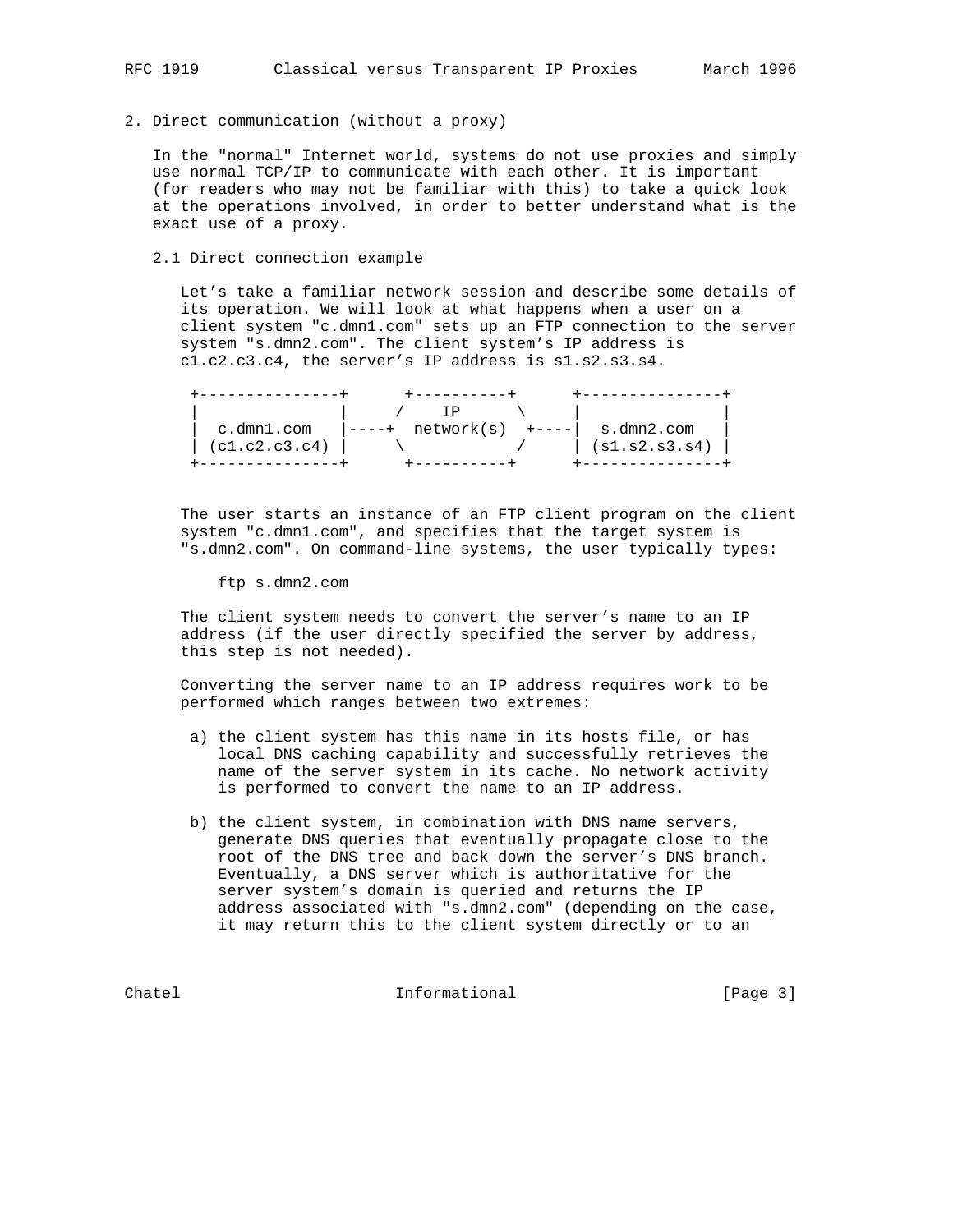intermediate name server). Ultimately, the client system obtains a valid IP address for s.dmn2.com. For simplicity, we assume the server has only one IP address.



 Once the client system knows the IP address of the server system, it attempts to establish a connection to the standard FTP "control" TCP port on the server (port 21). For this to work, the client system must have a valid route to the server's IP address, and the server system must have a valid route to the client's IP address. All intermediate devices that behave like IP gateways must have valid routes for both the client and the server. If these devices perform packet filtering, they must ALL allow the specific type of traffic required between C and S for this specific application.



Chatel **Informational** Informational [Page 4]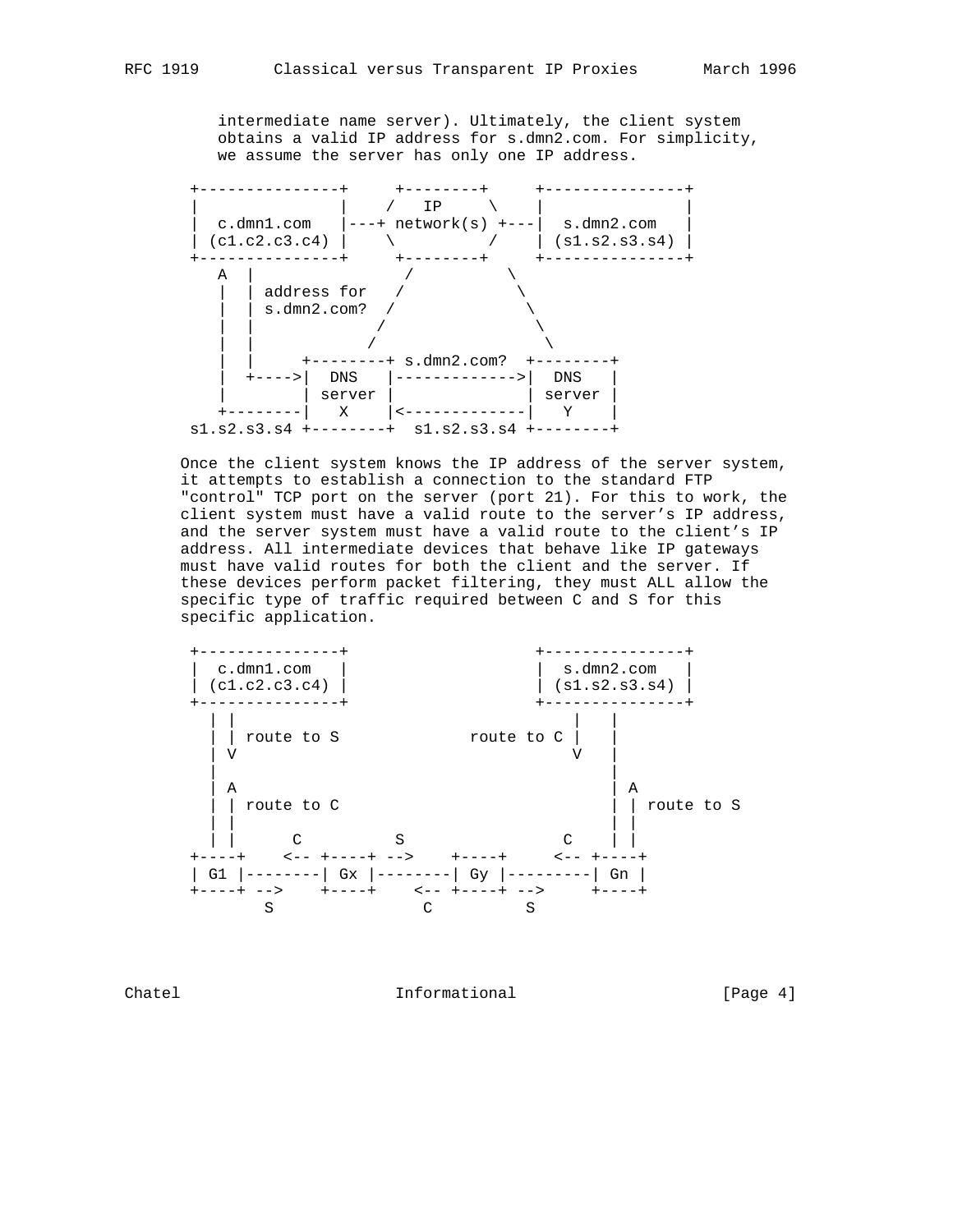The actual application work for the FTP session between the client and server is done with a bidirectional flow of TCP packets between the client's and server's IP addresses.

 The FTP protocol uses a slightly complex protocol and TCP connection model which is, luckily, not important to the present discussion. This allows slightly shortening this document...

2.2 Requirements of direct communication

 Based on the preceding discussion, it is possible to say that the following is required for a direct session between a client and server to be successful:

- a) If the client uses the NAME of the server to reference it, the client must either have a hardcoded name-to-address binding for the server, or it must be able to resolve the server name (typically using DNS). In the case of DNS, this implies that the client and server must be part of the same DNS architecture or tree.
- b) The client and server must be part of the same internetwork: the client must have a valid IP route towards the server, the server must have a valid IP route towards the client, and all intermediate IP gateways must have valid routes towards the client and server ("IP gateway" is the RFC standard terminology; people often use the term "IP router" in computer rooms).
- c) If there are devices on the path between the client and server that perform packet filtering, all these devices must permit the forwarding of packets between the IP address of the client and the IP address of the server, at least for packets that fit the protocol model of the FTP application (TCP ports used, etc.).
- 3. Classical application proxies

 A classical application proxy is a special program that knows one (or more) specific application protocols. Most application protocols are not symetric; one end is considered to be a "client", one end is a "server".

 A classical application proxy implements both the "client" and "server" parts of an application protocol. In practice, it only needs to implement enough of the client and server protocols to accomplish the following:

Chatel **Informational Informational** [Page 5]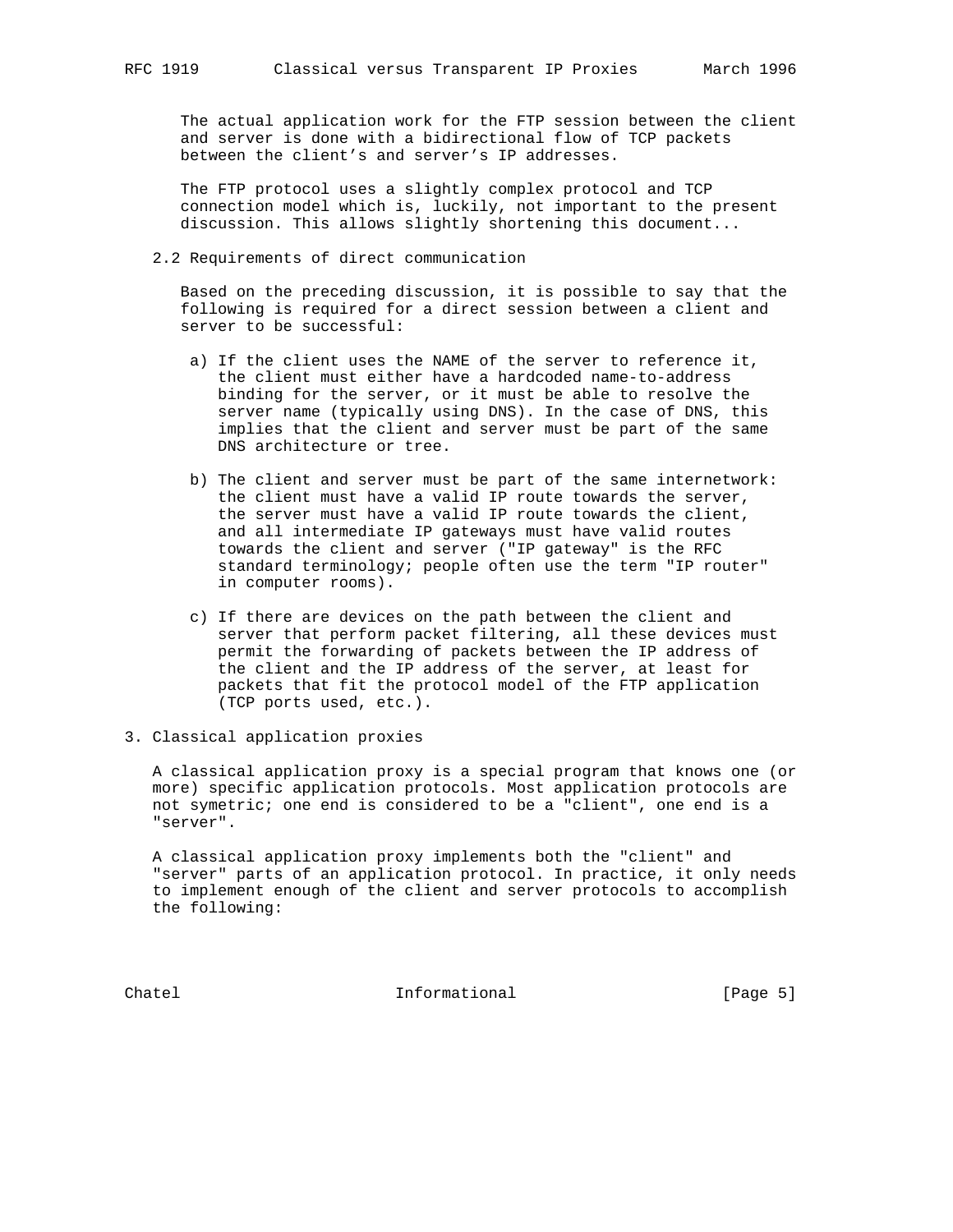- a) accept client sessions and appear to them as a server;
- b) receive from a client the name or address of the final target server (this needs to be passed over the "client-proxy" session in a way that is application-specific);
- c) setup a session to the final server and appear to be a client from the server's point of view;
- d) relay requests, responses, and data between the client and server;
- e) perform access controls according to the proxy's design criteria (the main goal of the proxy, after all).

 The functional goal of the proxy is to relay application data between clients and servers that may not have direct IP connectivity. The security goal of the proxy is to do checks and types of access controls that typical client and server software do not support or implement.

 The following information will make it clear that classical proxies can offer many hidden benefits to the security-conscious network designer, at the cost of deploying client software with proxy capabilities or of educating the users on proxy use.

 Client software issues are now easier to handle, given the increasing number of popular client applications (for Web, FTP, etc.) that offer proxy support. Designers developing new protocols are also more likely to plan proxy capability from the outset, to ensure their protocols can cross the many existing large corporate firewalls that are based at least in part on classical proxy technology.

3.1 Classical proxy session example

 We will repeat our little analysis of an FTP session. This time, the FTP session is passing through a "classical" application proxy system. As is often the case (although not required), we will assume that the proxy system has two IP addresses, two network interfaces, and two DNS names.

 The proxy system is running a special program which knows how to behave like an FTP client on one side, and like an FTP server on the other side. This program is what people call the "proxy". We will assume that the proxy program is listening to incoming requests on the standard FTP control port (21/tcp), although this is not always the case in practice.

Chatel **Informational** Informational [Page 6]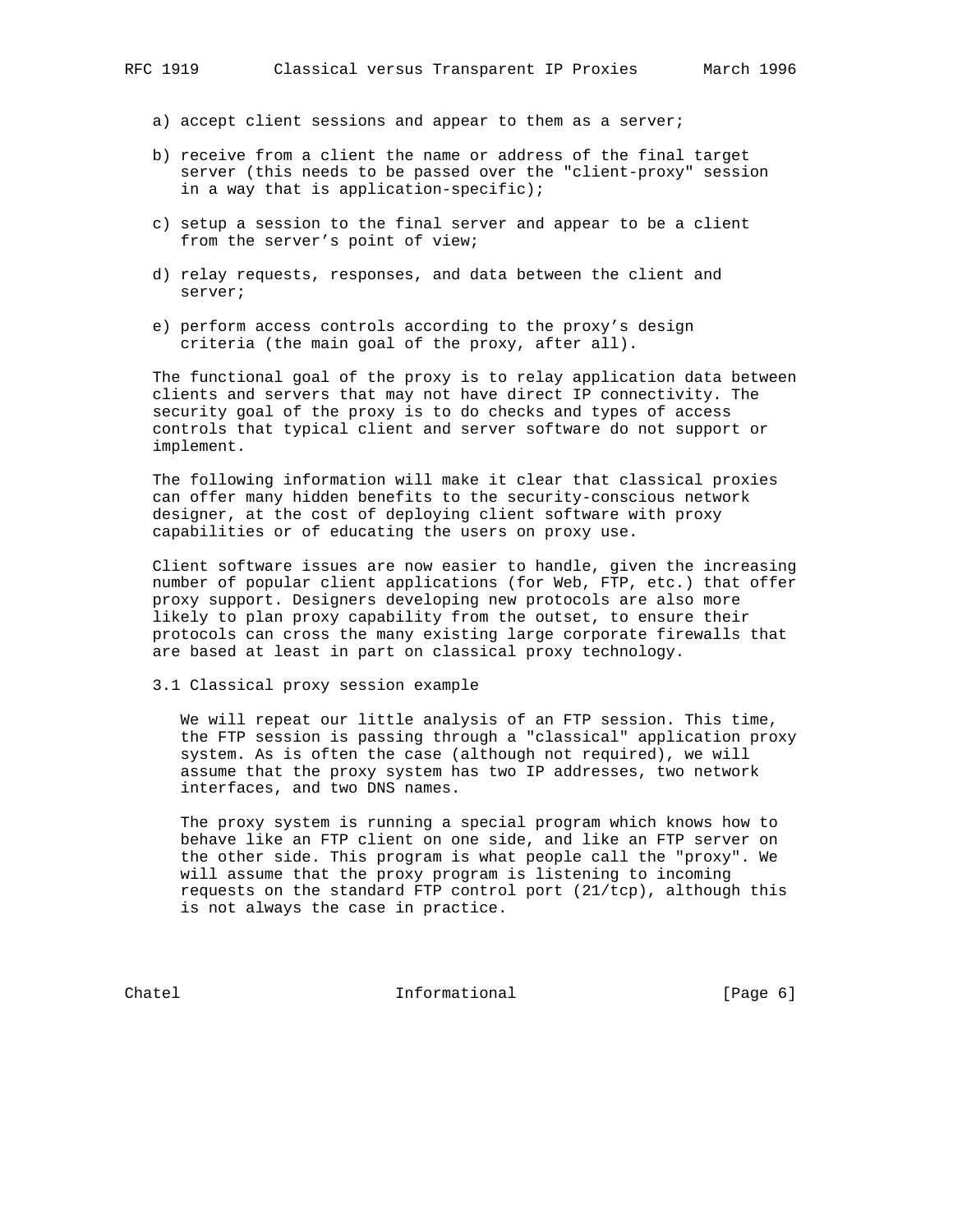

 The user starts an instance of an FTP client program on the client system "c.dmn1.com", and MUST specify that the target system is "proxy1.dmn3.com". On command-line systems, the user typically types:

## ftp proxy1.dmn3.com

 The client system needs to convert the proxy's name to an IP address (if the user directly specified the proxy by address, this step is not needed).

 Converting the proxy name to an IP address requires work to be performed which ranges between two extremes:

- a) the client system has this name in its hosts file, or has local DNS caching capability and successfully retrieves the name of the proxy system in its cache. No network activity is performed to convert the name to an IP address.
- b) the client system, in combination with DNS name servers, generate DNS queries that eventually propagate close to the root of the DNS tree and back down the proxy's DNS branch. Eventually, a DNS server which is authoritative for the proxy system's domain is queried and returns the IP address associated with "proxy1.dmn3.com" (depending on the case, it may return this to the client system directly or to an intermediate name server). Ultimately, the client system obtains a valid IP address for proxy1.dmn3.com.

Chatel **Informational** Informational [Page 7]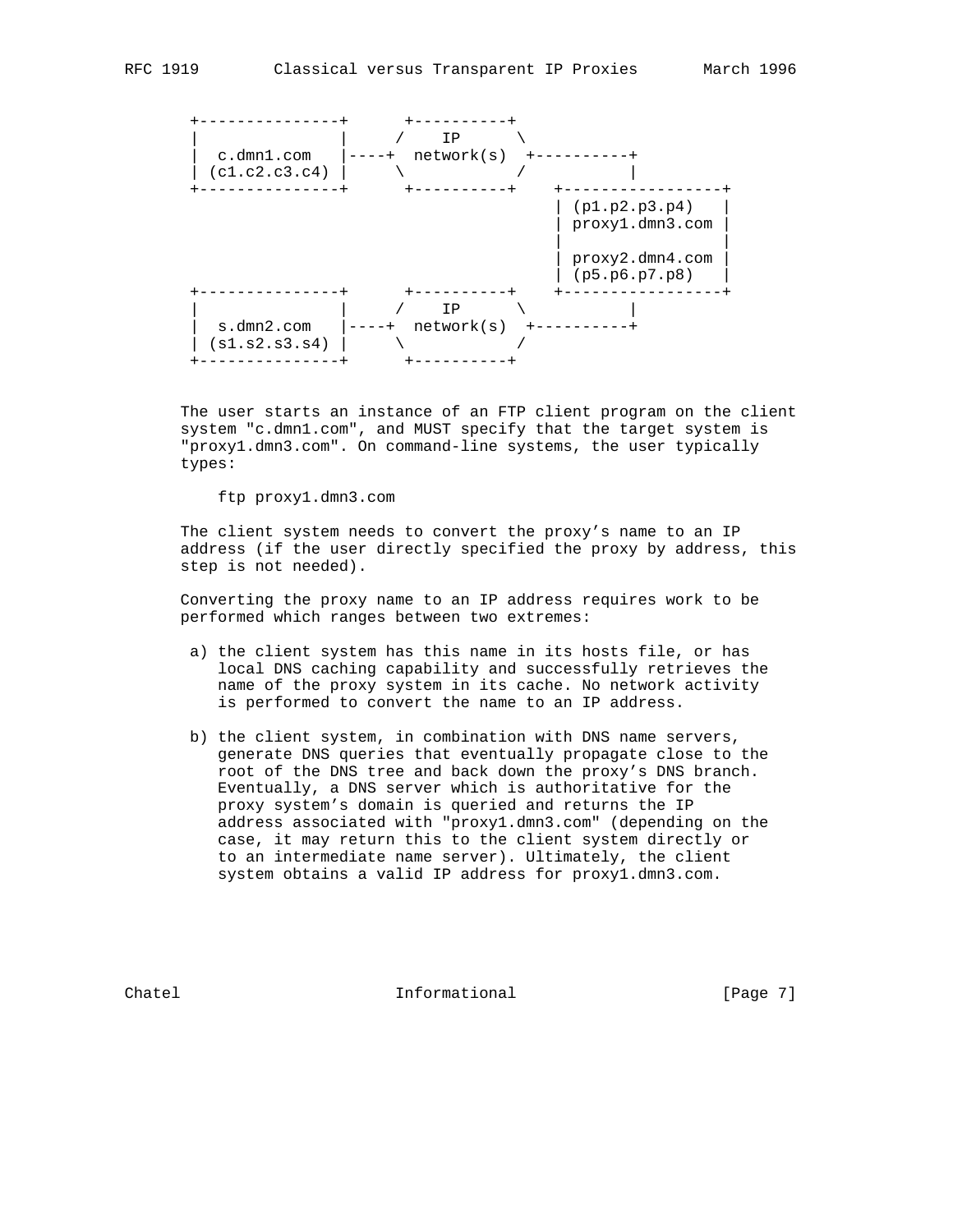

 Once the client system knows the IP address of the proxy system, it attempts to establish a connection to the standard FTP "control" TCP port on the proxy (port 21). For this to work, the client system must have a valid route to the proxy's IP address, and the proxy system must have a valid route to the client's IP address. All intermediate devices that behave like IP gateways must have valid routes to both the client and the proxy. If these devices perform packet filtering, they must ALL allow the specific type of traffic required between C and P1 for this specific application (FTP).

 Finally, the proxy system must accept this incoming connection, based on the client's IP address (the purpose of the proxy is generally to do access control, after all).



Chatel **Informational Informational** [Page 8]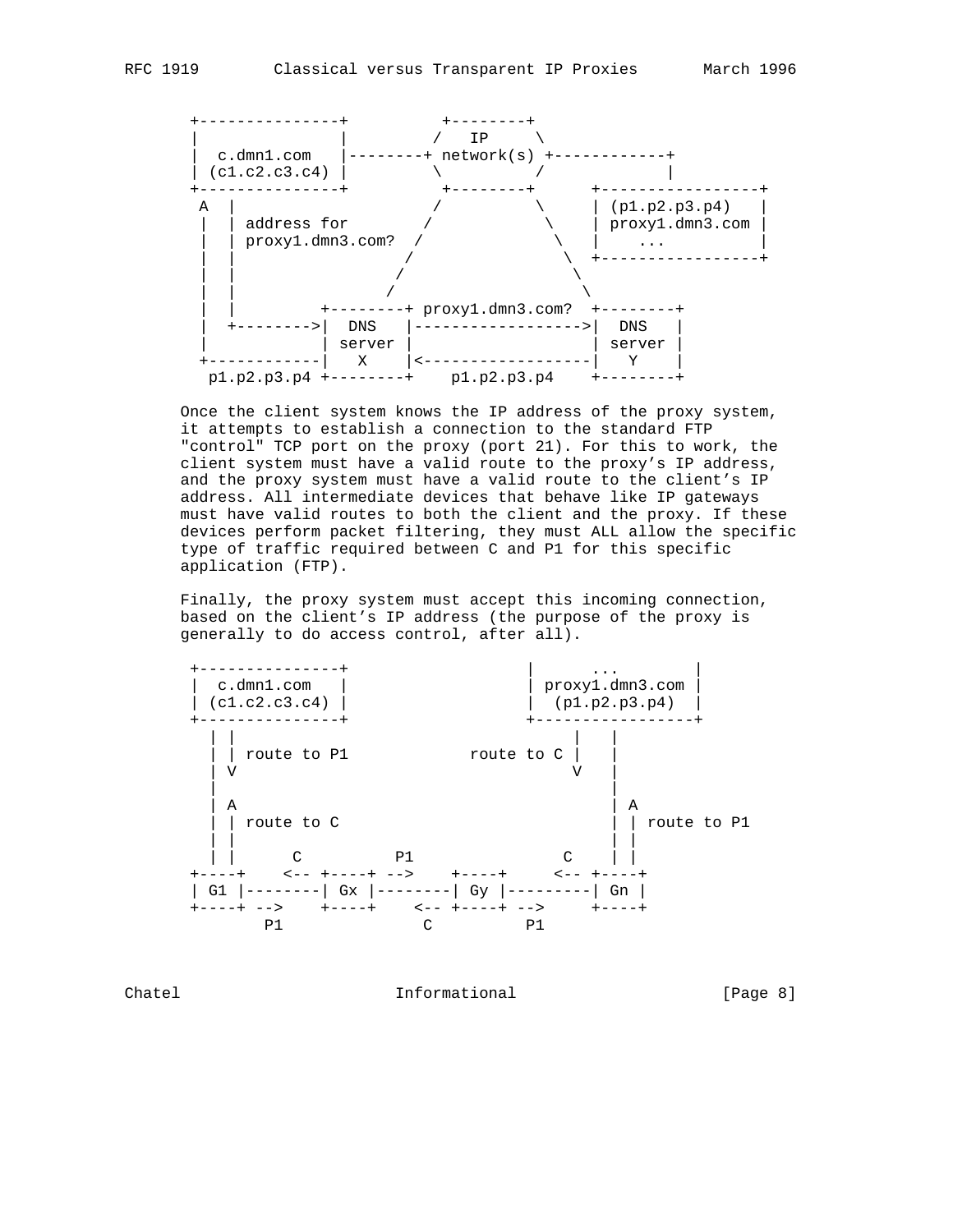The actual application work for the FTP session between the client and proxy is done with a bidirectional flow of TCP packets between the client's and proxy's IP addresses.

 For this to work, the proxy FTP application MUST fully support the FTP protocol and look identical to an FTP server from the client's point of view.

 Once the client<->proxy session is established, the final target server name must be passed to the proxy, since, when using a "classical" application proxy, a way MUST be defined for the proxy to determine the final target system. This can be achieved in three ways:

 a) The client system supplies the name or address of the final target system to the proxy in a method that is compatible with the specific application protocol being used (in our example, FTP). This is generally considered to be the main problem with classical proxies, since for each application being proxied, a method must be defined for passing the name or address of the final target system. This method must be compatible with every variant of client application that implements the protocol (i.e. the target-passing method must fit within the MINIMUM functionalities required by the specific application protocol).

 For the FTP protocol, the generally popular method for passing the final server name to the proxy is as follows:

 When the proxy prompts the FTP client for a username, the client specifies a string of the form:

 target\_username@target\_system\_name or target\_username@target\_ip\_address

> The proxy will then know what is the final target system. The target\_username (and the password supplied by the client) will be forwarded "as is" by the proxy to the final target system.

 A well-known example of an FTP proxy that behaves in this way is the "ftp-gw" program which is part of the Trusted Information System's firewall toolkit, available by anonymous FTP at ftp.tis.com. Several commercial firewalls also support this de-facto standard.

Chatel **Informational** Informational [Page 9]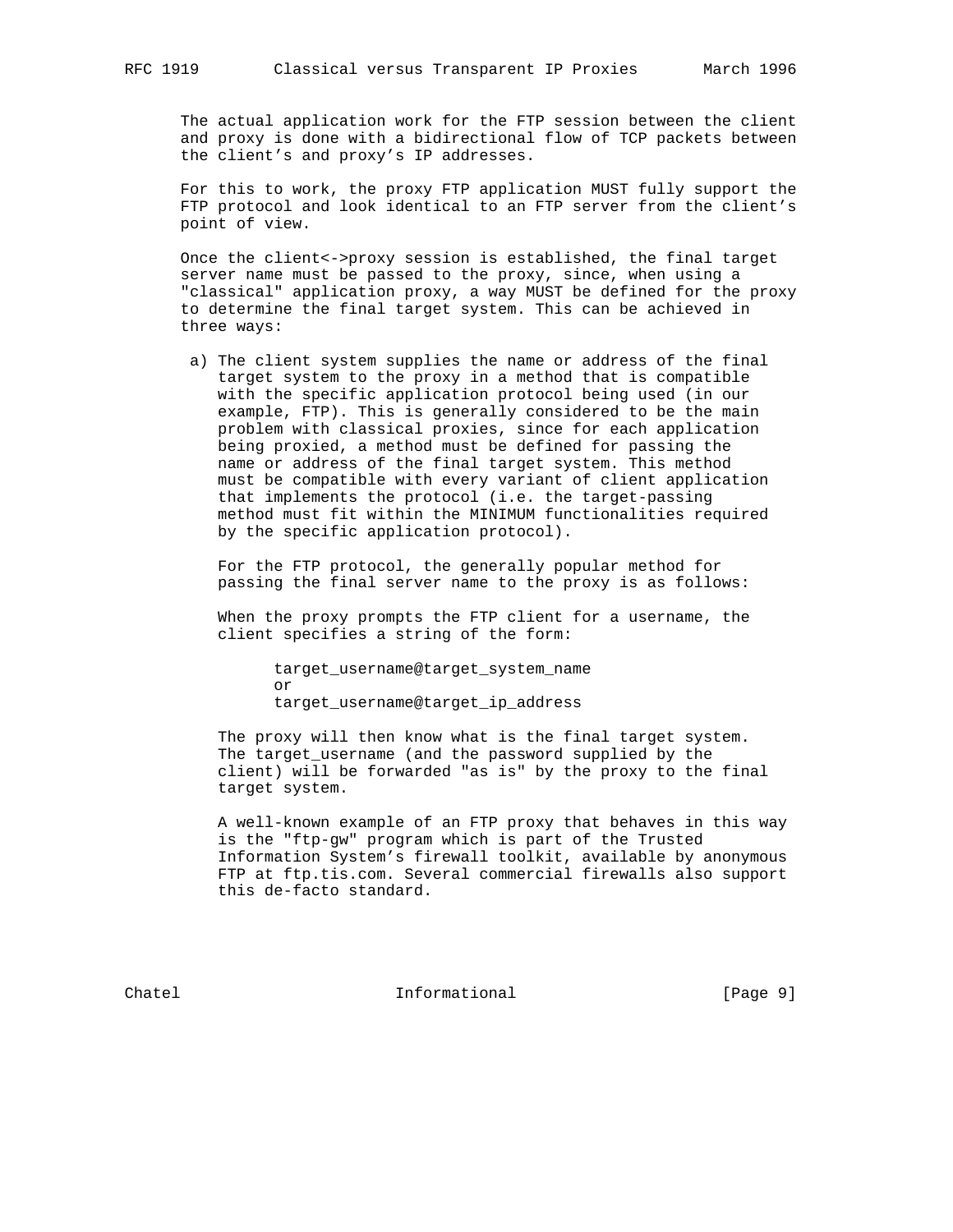- b) If there is only one possible final destination, the proxy may be configured to know this destination in advance. Since the IP address of the client system is known when the proxy must make this decision, the proxy can (if required)
	- c) The client software may also support capabilities that allow it to present to the user the illusion of a direct session (the user just specifies the final target system, and the client software automatically handles the problem of reaching to the proxy system and passing the name or address of the final target system in whatever mutually-acceptable form).

select a different destination based on the IP address of

 A well-known example of a system that provides modified client software, proxy software, and that provides the illusion of transparency is NEC's SOCKS system, available by anonymous FTP at ftp.nec.com.

 Alternatively, several FTP client applications support the "username@destination\_host" de-facto standard implemented (for example) by the "ftp-gw" proxy application.

 Once the FTP proxy application knows the name or IP address of the target system, it can choose to do two things:

- a) Setup a session to the final target system, the more frequent case.
- b) Decide (based on some internal configuration data) that it cannot reach the final target system directly, but must go through another proxy. This is rare today, but may become temporarily common due to the current shortage of IP network numbers which encourages organizations to deploy "hidden" network numbers which are already assigned elsewhere. Sessions between systems which have the same IP network number but which belong to different actual networks may require going through two proxy systems. This is discussed in more detail in section 3.2.6, "Interconnection of conflicting IP networks".

 If the FTP proxy decides to connect directly to the target system, and what it has is the target system name, it will need to convert the target system name into an IP address. If this process involves DNS resolution, something like the following will happen:

Chatel **Informational Informational** [Page 10]

the client.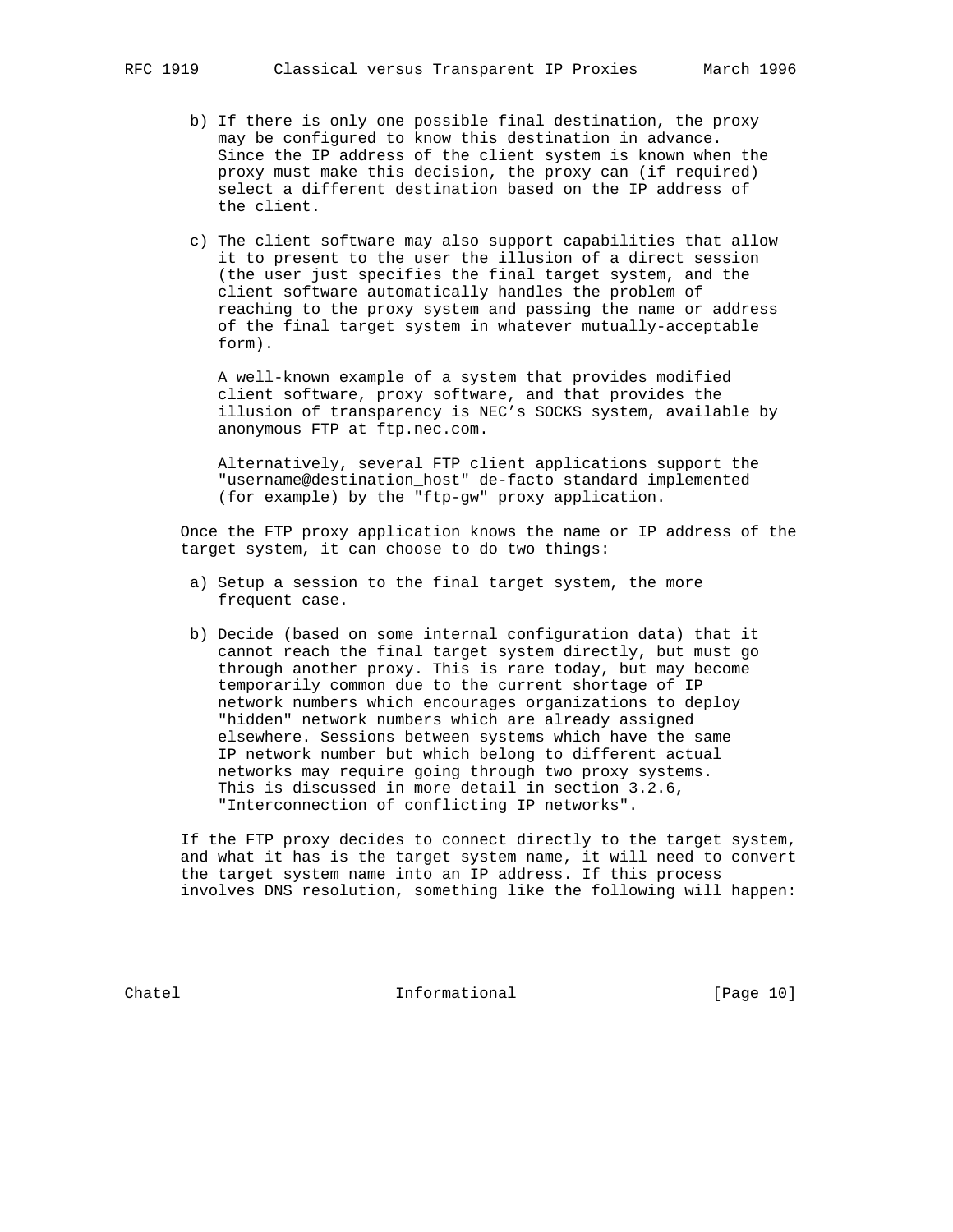

 Once the proxy system knows the IP address of the server system, it attempts to establish a connection to the standard FTP "control" TCP port on the server (port 21). For this to work, the proxy system must have a valid route to the server's IP address, and the server system must have a valid route to at least one of the proxy's IP address. All intermediate devices that behave like IP gateways must have valid routes to both the proxy and the server. If these devices perform packet filtering, they must ALL allow the specific type of traffic required between the proxy and S for this specific application.

Chatel **Informational** Informational [Page 11]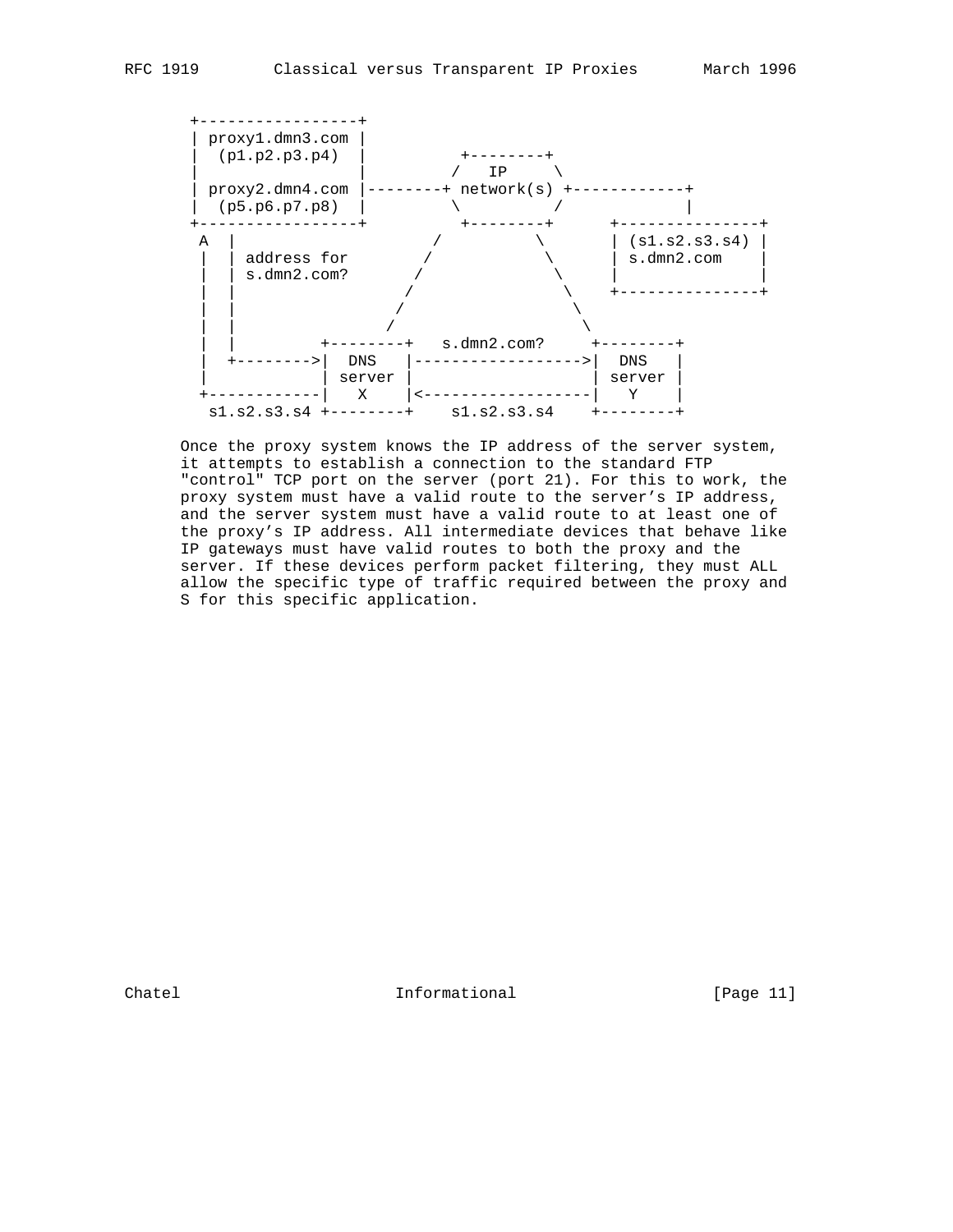

 The actual FTP application work between the proxy and server is done with a bidirectional flow of TCP packets between the proxy's and server's IP addresses.

 What actually happens BETWEEN THE CLIENT AND SERVER? They both send replies and responses to the proxy, which forwards data to the "other" end. When one party opens a data connection and sends a PORT command to the proxy, the proxy allocates its own data connection and sends its PORT command to the "other" end. The proxy also copies data across the connections created in this way.

## 3.2 Characteristics of classical proxy configurations

 Several IP internetworks may be linked using only classical proxy technology. It is currently popular to link two specific IP internetworks in this way: the Internet and some organization's "private" IP network. Such a proxy-based link is often the key component of a firewall.

 When this is done, several benefits and problems are introduced for network administrators and users.

3.2.1 IP addressing and routing requirements.

 The proxy system must be able to address all client and server systems to which it may provide service. It must also know valid IP routes to all these client and server systems.

Chatel **Informational** Informational [Page 12]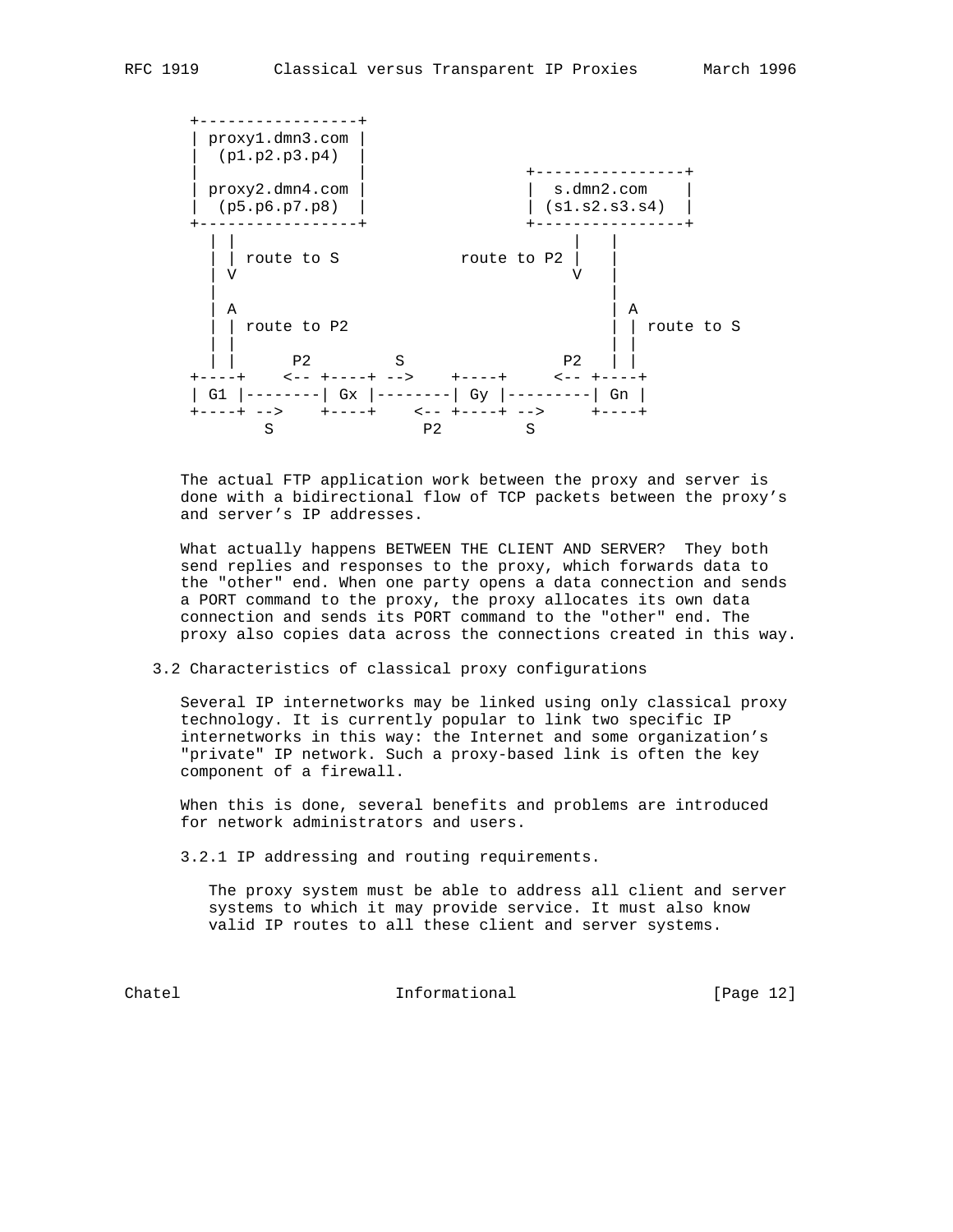Client and server systems must be able to address the proxy system, and must know a valid IP route to the proxy system. If the proxy system has several IP addresses (and often, several physical network interfaces), the client and server systems need only to be able to access ONE of the proxy system's IP addresses.

 Note that client and server systems that use the proxy for communication DO NOT NEED valid IP addressing or routing information for systems that they reach through the proxy.

 In this sense, it can be said that systems separated by a classical proxy are isolated from each other in an IP addressing sense and in an IP routing sense.

 On the other hand, the classical proxy system (if running a standard TCP/IP software stack) needs to have a single coherent view of IP addressing and routing. If such a proxy system interconnects two IP networks and two systems use the same IP network/subnetwork number (one system on each network), the proxy will only be able to address one of the systems.

 This restriction can be removed by chaining classical proxies (this is described later in section 3.2.6, "Interconnection of conflicting IP networks").

 Using a classical proxy for interconnection of IP internetworks, it is also possible, with care, to achieve a desirable "fail-safe" feature: no valid routing entries need to exist for an internetwork which should be reached only through the proxy (routing updates that could add such entries shout be BLOCKED). If the proxy suddenly starts to behave like an IP router, only one-way attacks become possible.

 In other words, assume an attacker has control of the remote internetwork and has found a way to cause the proxy to route IP packets, or has found a way to physically bypass the proxy.

 The attacker may inject packets, but the attacked internal systems will be unable to reply to those packets. This certainly does not make attacks infeasible (as exemplified by certain holiday-period events in recent years), but it still makes attacks more difficult.

Chatel **Informational Informational** [Page 13]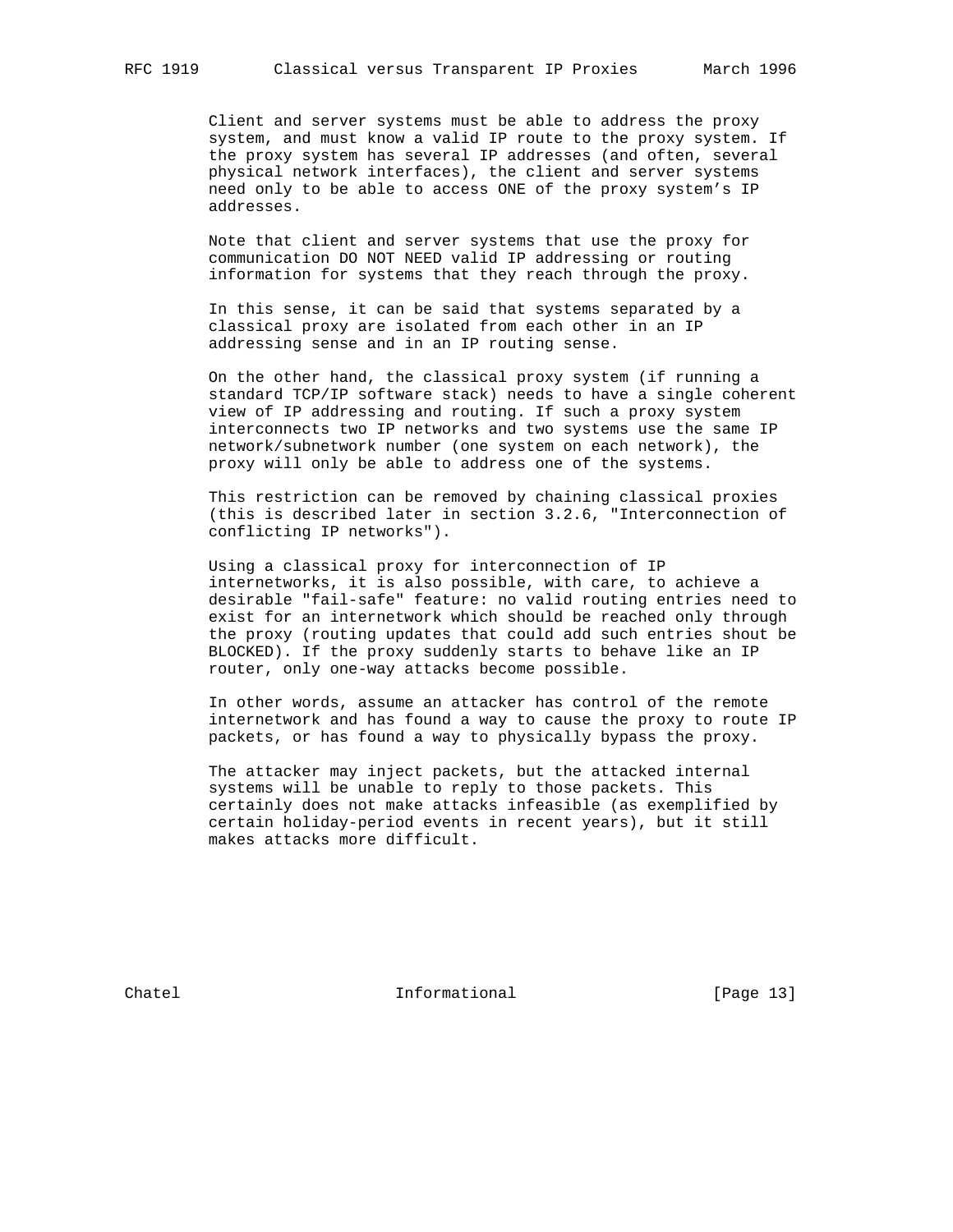# 3.2.2 IP address hiding

 Application "sessions" that go through a classical proxy are actually made of two complete sessions:

- a) a session between the client and the proxy
- b) a session between the proxy and the server

 A device on the path sees only the client<->proxy traffic or the proxy<->server traffic, depending where it is located. If the two sessions actually pass through the same physical network, a device on that network may see both traffics, but may have difficulty establishing the relationship between the two sessions (depending on the specific application and activity level of the network).

 A by-product of a classical proxy's behavior is commonly known as "address hiding". Equipments on some side of a classical proxy cannot easily determine what are the IP addresses used on another side of the proxy.

 Address hiding is generally viewed as a Good Thing, since one of the purposes of deploying proxies is to disclose as little information about an internetwork as possible.

 People who are in charge of gathering network statistics, and who do not have access to the proxy system's reports (if any) may consider address hiding to be a Bad Thing, since the proxy obscures the actual client/server relationships where the proxy was inserted. All IP activity originates and terminates on the proxy itself (or appears to do so).

 In the same way, server software that accepts connections that have gone through a classical proxy do not see the IP address of the incoming client, unless this information is included in the application protocol (and even if it is, in many cases, the proxy will replace this information with its own address for the protocol to be consistent). This makes server access control unusable if it is based on client IP address checks.

3.2.3 DNS requirements

 In most classical-proxy configurations, client systems pass the desired server name (or address) to the proxy system WITHOUT INTERPRETING IT. Because of this, the client system DOES NOT REQUIRE to be able to resolve the name of the server system in order to access it through a classical proxy. It only needs to be able to resolve the name of the proxy (if referencing the

Chatel **Informational Informational** [Page 14]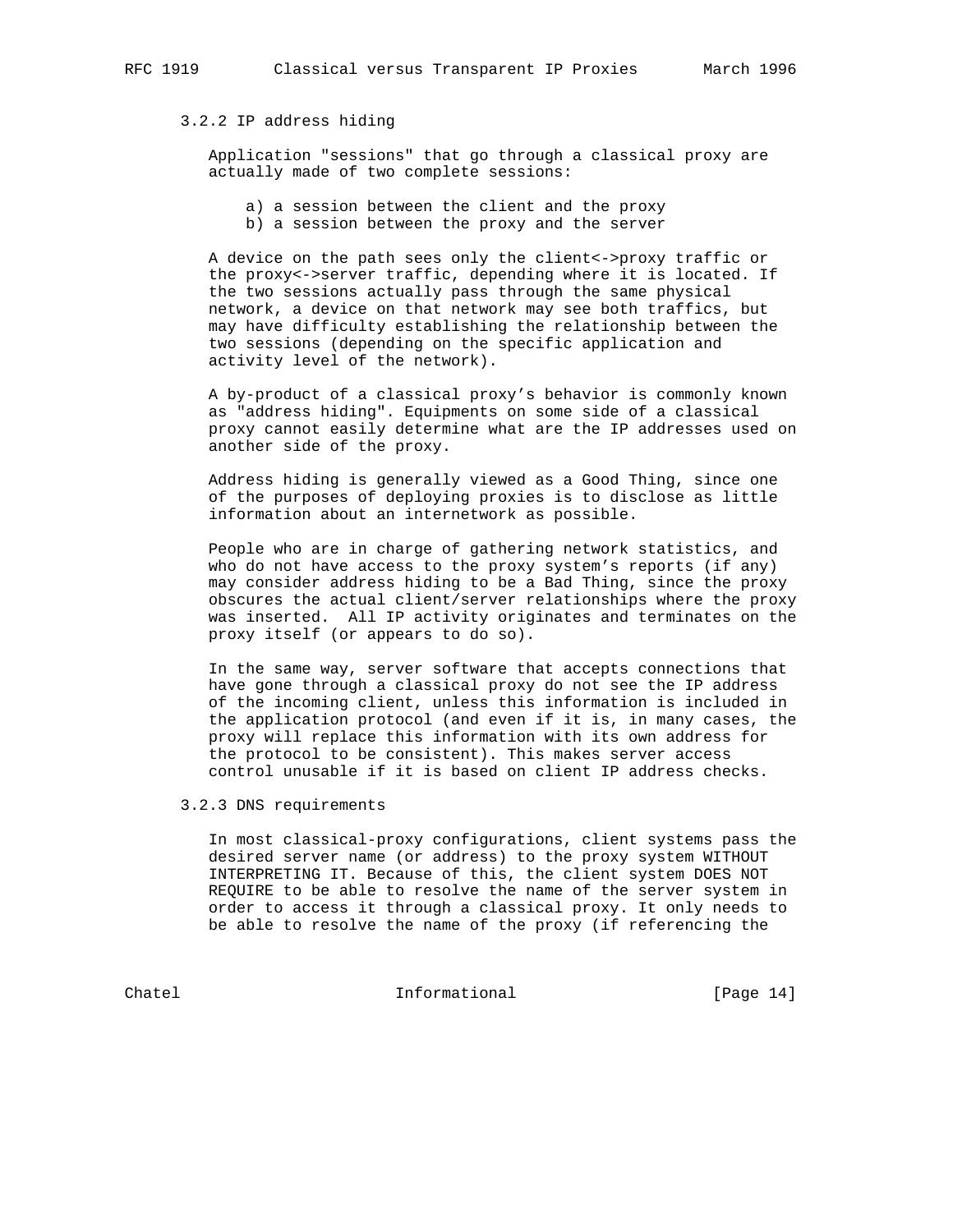proxy system by name).

 Because of this, it can be said that a classical proxy system can offer DNS isolation. If two IP internetworks use completely separate DNS trees (each with their own DNS root servers), client software in one IP internetwork may still reference a server name in the other IP internetwork by passing its name to the classical proxy.

 The classical proxy itself will not be able alone to resolve DNS names in both environments (if running standard DNS resolution software), since it will need to point to one or the other of the two DNS "universes".

 A well-known technique called "split-brain DNS" can be used to relax this restriction somewhat, but such a technique ultimately involves prioritizing one DNS environment over another. If a DNS query can return a valid answer in both environments, only one of the answers will be found by the proxy.

## 3.2.4 Software requirements

 A classical proxy application is a fairly simple piece of software, often simpler than either a real client implementation or a real server implementation. Such a program may run on any system that supports normal TCP/IP connections, and often does not require "system" or "superuser" privilege.

 Classical proxy connections have no impact on normal server software; the proxy looks like a normal client in most respects except for its IP address and its "group" nature. All connections from the network on the other side of the proxy appear to come from the proxy, which poses problems if access control by client system is desired.

 Normal client software may access a classical proxy if the user is willing or able to go through the extra steps necessary to indicate the final server to the proxy (whatever they are). Alternatively, modified (or newer) client software may be used that knows how to negotiate transparently with the proxy.

3.2.5 Impact of a classical proxy on packet filtering

 If packet filtering is needed around a classical proxy, the packet filtering rules tend to be simplified, since the only traffic needed and allowed will originate from or terminate on the proxy (in an IP sense).

Chatel **Informational** [Page 15]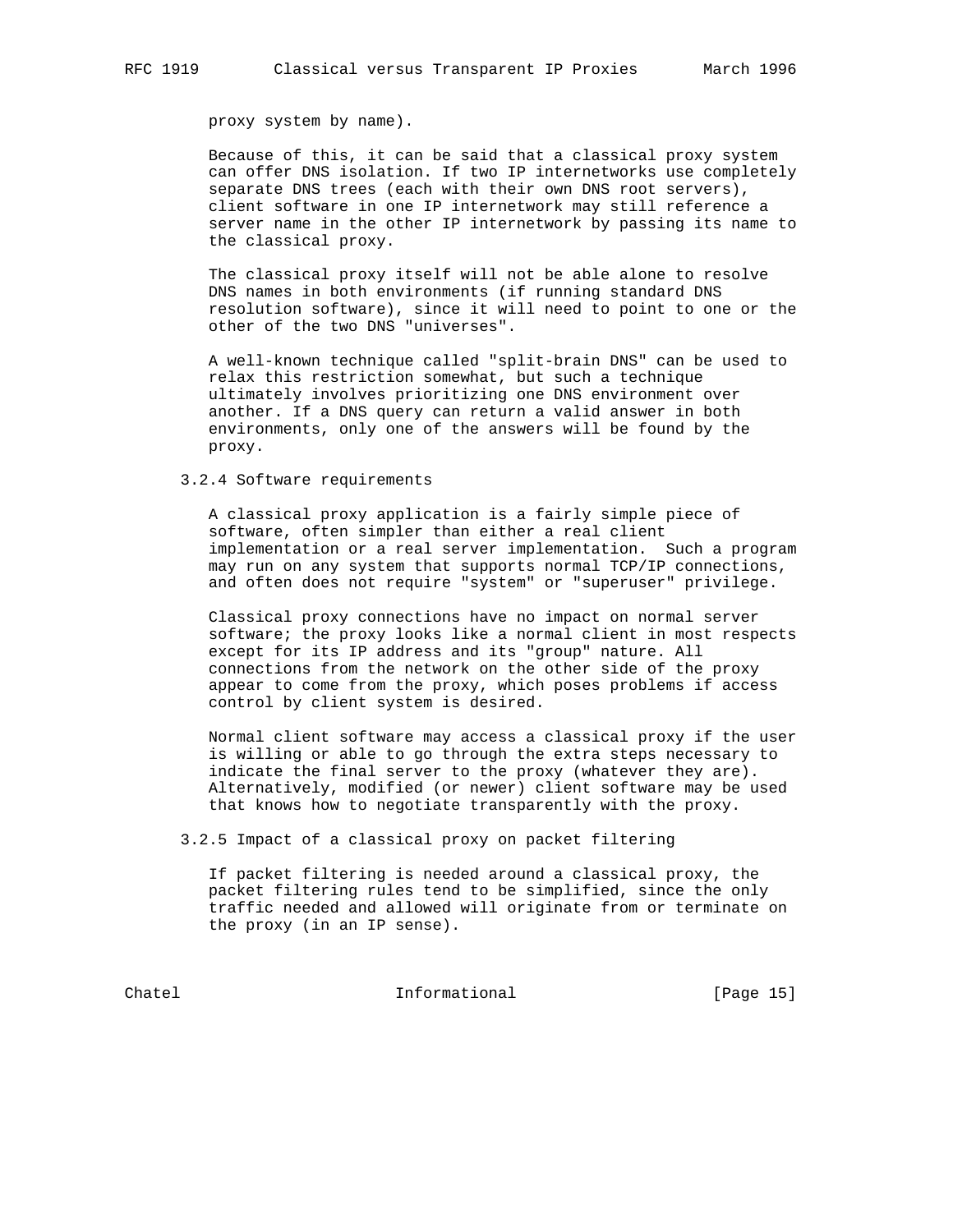If the proxy starts behaving like an IP router, or if it is physically bypassed, such filtering rules, if deployed generally within an IP internetwork, will tend to prevent any direct traffic flow between the "internal" internetwork and "external" internetworks that are supposed to be only reachable through the application proxy.

3.2.6 Interconnection of conflicting IP networks

 By chaining classical proxies, it is possible to achieve some interconnection of IP networks that have a high level of conflict. In practice, this type of setup resolves IP addressing conflicts much better than DNS conflicts. But DNS conflicts are currently less of a problem because the DNS "address space" is almost infinitely large (has anybody calculated the possible DNS address space based on the RFC standard maximum host name length?).

 Even though RFC 1597 was never more than an informational RFC, many organizations have been quietly following its suggestions, for lack of an easier solution. Now assume two organizations each use class A network number 10 on their network. Suddenly, they need to interconnect. What can they do?

 First possibility: one side changes network number (not as hard as people think if properly planned, but this still represents some work)

 Second possibility: they merge the two numbers by renumbering partially on each side to remove conflicts (actually harder to do, but has the political advantage that both sides have to do some work)

 Third possibility: they communicate through chained classical proxies:

| +--------+                                                      |  |  | +--------+ +--------+ +-------+   |  |
|-----------------------------------------------------------------|--|--|-----------------------------------|--|
| / Org. 1 \   Proxy     Proxy   / Org. 2 \                       |  |  |                                   |  |
| $+$ dmnl.com $+---+$ system $+---+$ system $+---+$ dmn2.com $+$ |  |  |                                   |  |
| \ net 10 /   1     2   \ net 10 /                               |  |  |                                   |  |
|                                                                 |  |  | +---------+ +--------+ +--------+ |  |

 Both proxy 1 and 2 are standard systems running normal TCP/IP software stacks. Their configuration is not typical, however:

Chatel **Informational Informational** [Page 16]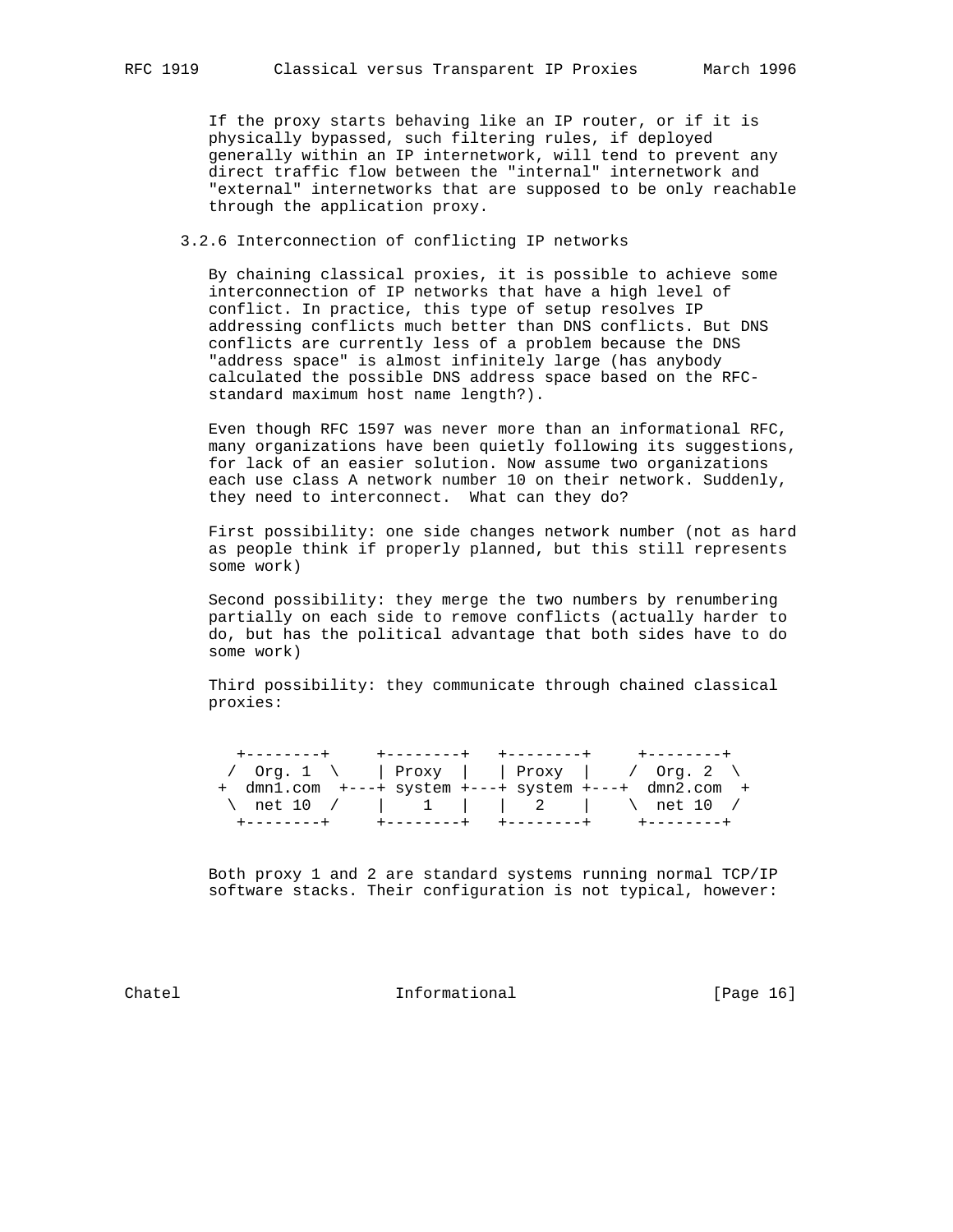- a) The link between proxy 1 and proxy 2 may use any IP network number that is not used (or not needed) on either side. Nothing on Org.1 and Org.2's networks need to have an IP route to this network.
- b) Proxy 1 has an IP route for network 10 that points to Organization 1's network, and does DNS resolution (if required) using dmn1.com's name servers.
- c) Proxy 2 has an IP route for network 10 that points to Organization 2's network, and does DNS resolution (if required) using dmn2.com's name servers.
- d) Proxy 1 and proxy 2 only require a host IP route to each other for communication.
- e) For this to be convenient, the classical proxy applications must support the automatic selection of a destination based on the client IP address.
- f) On proxy system 1, the proxy software treats incoming sessions from proxy system 2 in the normal way: the "client" (proxy system 2) will be prompted in an application-specific way for the final destination. However, incoming sessions from Org.1 addresses are immediately and automatically forwarded to proxy system 2.

 Proxy system 2 is configured similarly (that is, connections coming from proxy 1 are prompted for a target server name, connections from Org.2 addresses are immediately and automatically forwarded to proxy 1.

 From a user's point of view, the behavior of such a chained proxy system is not very different from a single classical application proxy:

- a) A user on a client system with address 10.1.2.3 on Org.1's network wishes to do an anonymous FTP to "server.dmn2.com".
- b) The user starts an FTP towards proxy 1. Proxy 1 sees an incoming connection from an address in network 10, so it immediately relays the connection to proxy 2.
- c) Proxy 2 sees a connection coming from proxy 1, so it prompts the client. The user sees the username prompt

Chatel **Informational Informational** [Page 17]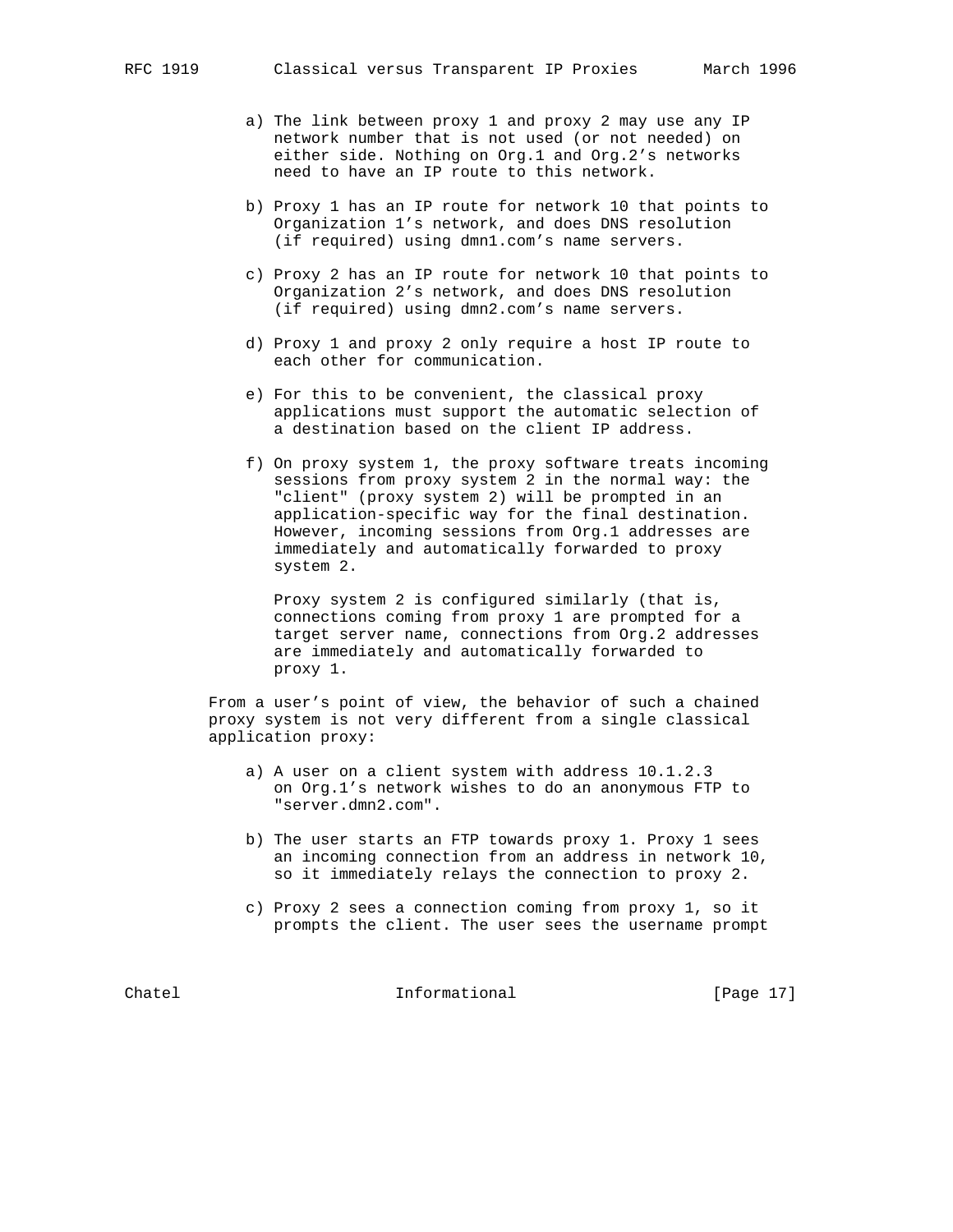and types (assuming FTP proxies that behave like TIS's ftp-gw):

anonymous@server.dmn2.com

 This will be resolved IN THE CONTEXT OF Org. 2'S NETWORK. The user can then complete the dialog and use the FTP connection.

 d) Note that this setup will work even if the client and server have the EXACT SAME IP ADDRESS (10.1.2.3 in our example).

 If the proxy applications support selecting another proxy based on the destination supplied by the client, and if DNS domains are unique, more than two conflicting IP networks can be linked in this way! Here is an example configuration:

- a) Four IP networks that all use network 10 are linked by four proxy systems. The four proxy systems share a common, private IP network number and physical link (LAN or WAN).
- b) A user on organization 1's network wishes to access a server on network 3. The user connects to its local proxy (proxy 1) and supplies that target system name.
- c) Proxy 1 determines, based on a configuration rule, that the target system name is reachable by using proxy 3. So it connects to proxy 3 and passes the target system name.
- d) Proxy 3 determines that the target system name is local (to itself) and connects to it directly.

Security Implications of chained proxies

 Obviously, when such "chained" configurations are built, access control rules and logging based on a final-client/final-server combination are difficult to enforce, since the first proxy in the chain sees a final-client/proxy relationship and the last proxy in the chain sees a proxy/final-server relationship.

 Doing better than this requires that the proxies be capable of passing the "original-client" and

Chatel **Informational** Informational [Page 18]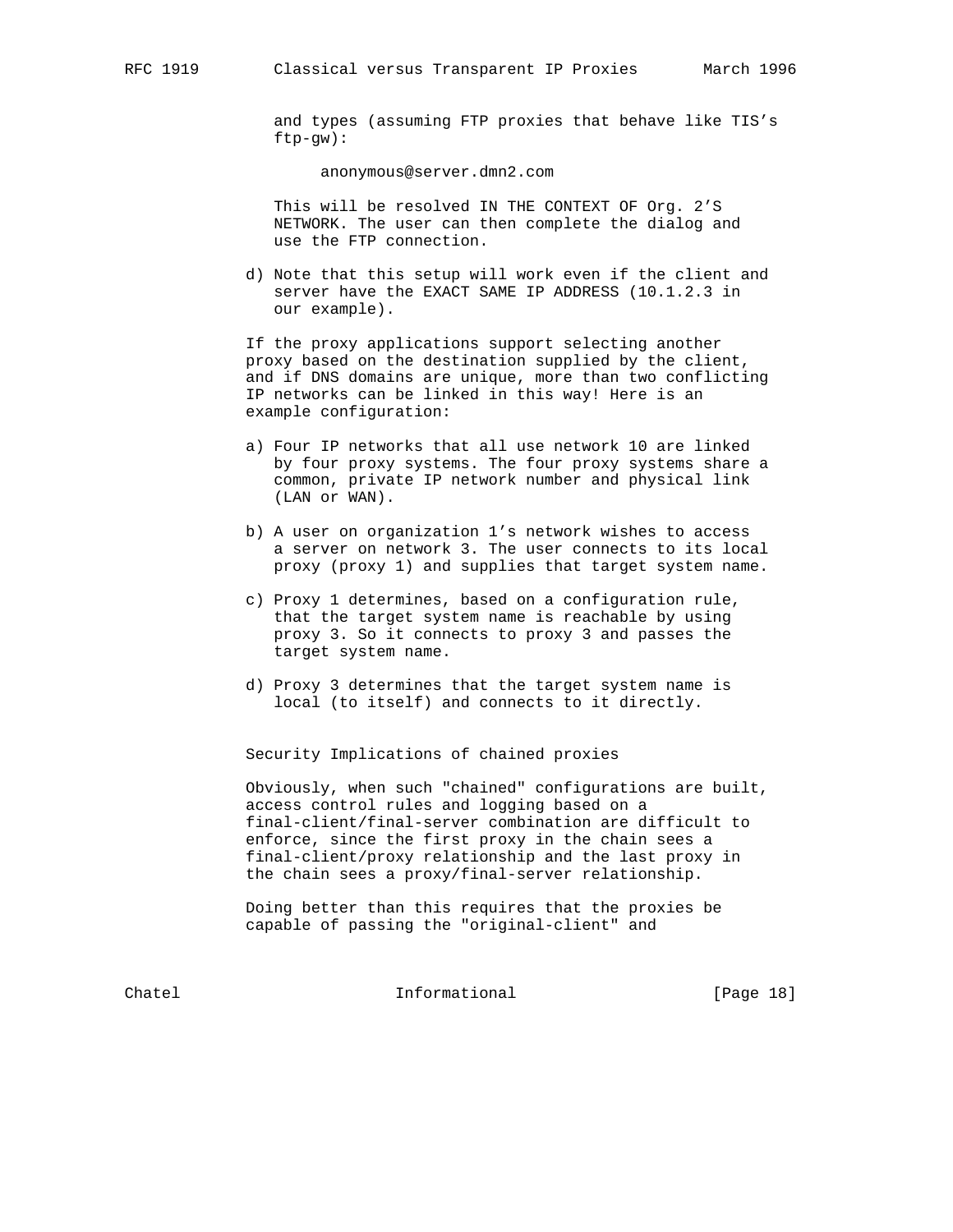"final-destination" information back and forth in the proxy chain for access control and/or logging purposes. This requires the proxies to trust each other, and requires the network path to be trusted (forging this information becomes an excellent attack).

 Even if these problems were to be solved reliably, the original goal of the proxy chains was to solve an IP and possibly a DNS conflict. The "original-client" and "final-destination" values may not have the same meaning everywhere in the overall setup. Tagging the information with a "universe-name" may help, assuming it is possible to define unique universe names in the first place. Obviously this topic requires more study.

4. Transparent application proxies

 The most visible problem of classical application proxies is the need for proxy-capable client programs and/or user education so that users know how to use the proxies.

 When somebody thought of modifying proxies in such a way that normal user procedures and normal client applications would still be able to take advantage of the proxies, the transparent proxy was born.

 A transparent application proxy is often described as a system that appears like a packet filter to clients, and like a classical proxy to servers. Apart from this important concept, transparent and classical proxies can do similar access control checks and can offer an equivalent level of security/robustness/performance, at least as far as the proxy itself is concerned.

 The following information will make it clear that small organizations that wish to use proxy technology for protection, that wish to rely entirely on one proxy system for network perimeter security, that want a minimal (or zero) impact on user procedures, and that do not wish to bother with proxy-capable clients will tend to prefer transparent proxy technology.

 Organizations with one or more of the following characteristics may prefer deploying classical proxy technology:

- a) own a substantial internal IP router network, and wish to avoid adding "external" routes on the network
- b) wish to deploy "defence in depth", such as internal firewalls, packet filtering on the internal network
- c) wish to keep their DNS environment fully isolated from the "other side" of their proxy system, or that fear that their

Chatel **Informational** Informational [Page 19]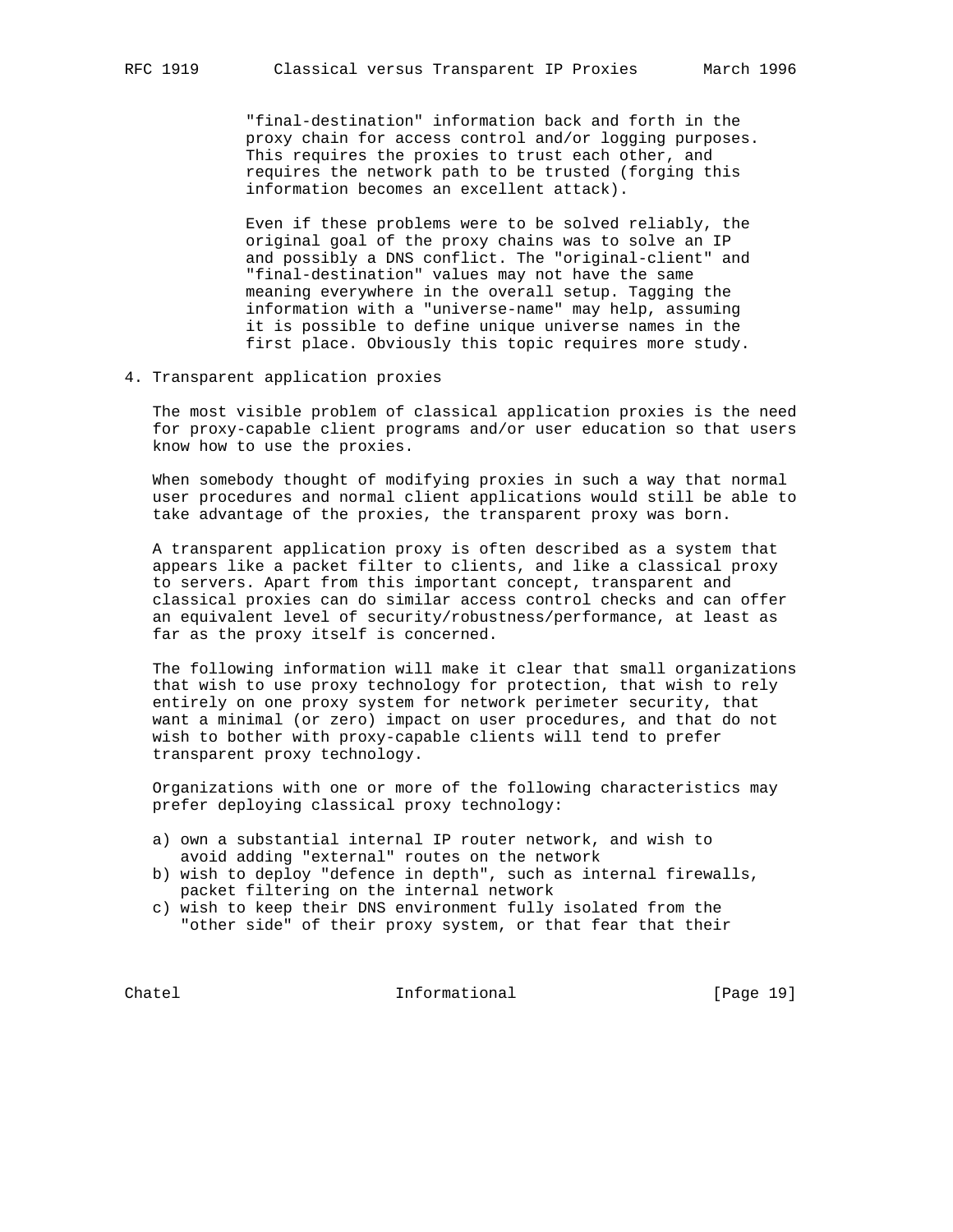internal DNS servers may be vulnerable to data-driven attacks

- d) use some IP networks that are in conflict with the "other side" of their proxy system
- e) wish to use proxy applications that are easily portable to different operating system types and/or versions
- f) wish to deploy multiple proxy systems interconnecting them to the SAME remote network without introducing dynamic routing for external routes on the internal network
- 4.1 Transparent proxy connection example

 Let us go through an FTP sesssion again, through a "transparent" proxy this time. We assume that the proxy system has two IP addresses, two network interfaces, and two DNS names.

 The proxy system is running a special program which knows how to behave like an FTP client on one side, and like an FTP server on the other side. This program is what people call the "proxy". This program, being a transparent proxy, also has a very special relationship with the TCP/IP implementation of the proxy system. This relationship may be built in several ways, we will describe only one such possible way.

 We will assume that the proxy program is listening to incoming requests on the standard FTP control port (21/tcp), although this is not always the case in practice.



Chatel Informational [Page 20]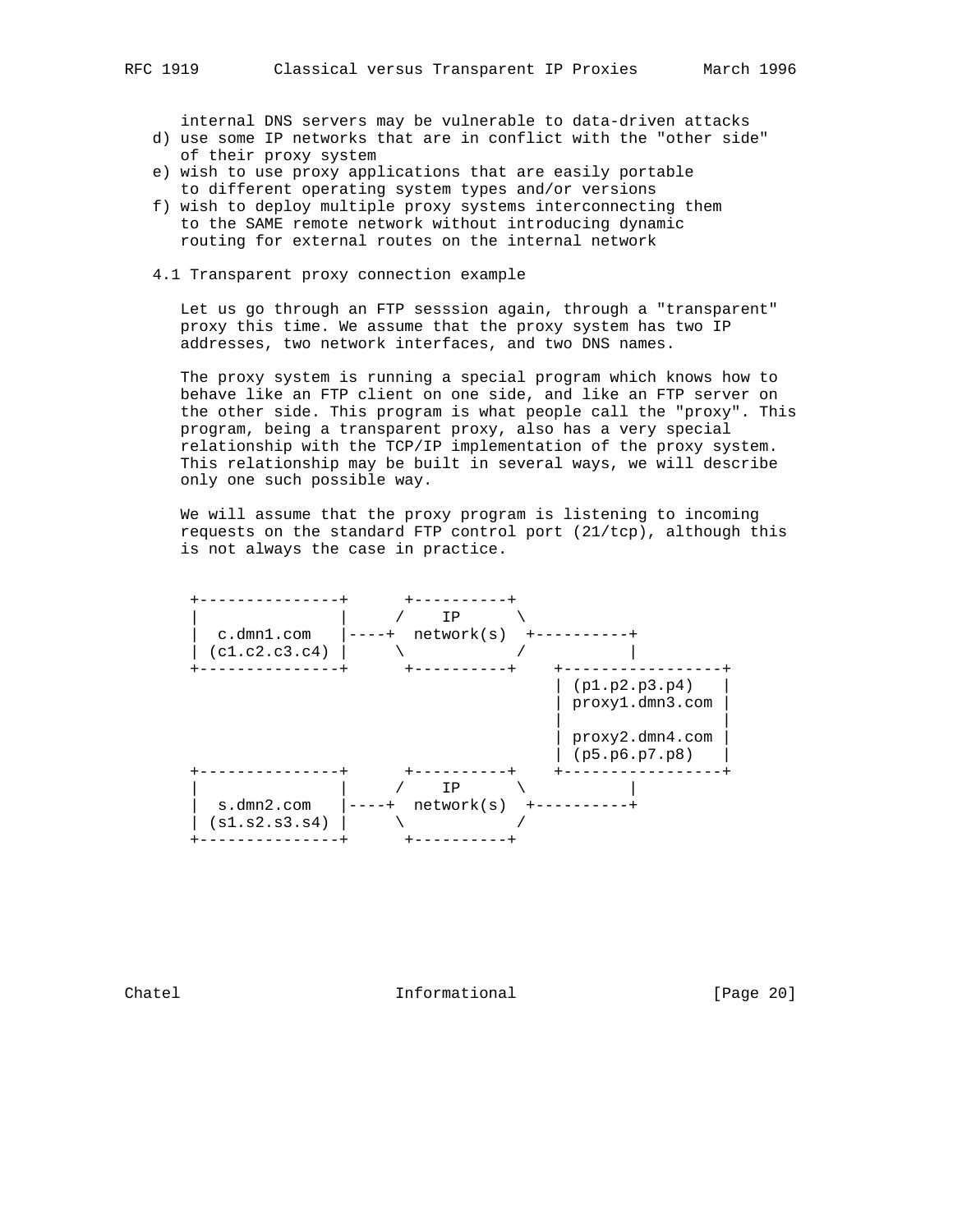The user starts an instance of an FTP client program on the client system "c.dmn1.com", and specifies a destination of "s.dmn2.com", just like if it was reachable directly. On command-line systems, the user typically types:

ftp s.dmn2.com

 The client system needs to convert the server's name to an IP address (if the user directly specified the server by address, this step is not needed).

 Converting the server name to an IP address requires work to be performed which ranges between two extremes:

- a) the client system has this name in its hosts file, or has local DNS caching capability and successfully retrieves the name of the proxy system in its cache. No network activity is performed to convert the name to an IP address.
- b) the client system, in combination with DNS name servers, generate DNS queries that eventually propagate close to the root of the DNS tree and back down the server's DNS branch. Eventually, a DNS server which is authoritative for the server system's domain is queried and returns the IP address associated with "s.dmn2.com" (depending on the case, it may return this to the client system directly or to an intermediate name server). Ultimately, the client system obtains a valid IP address for s.dmn2.com.

Chatel **Informational Informational** [Page 21]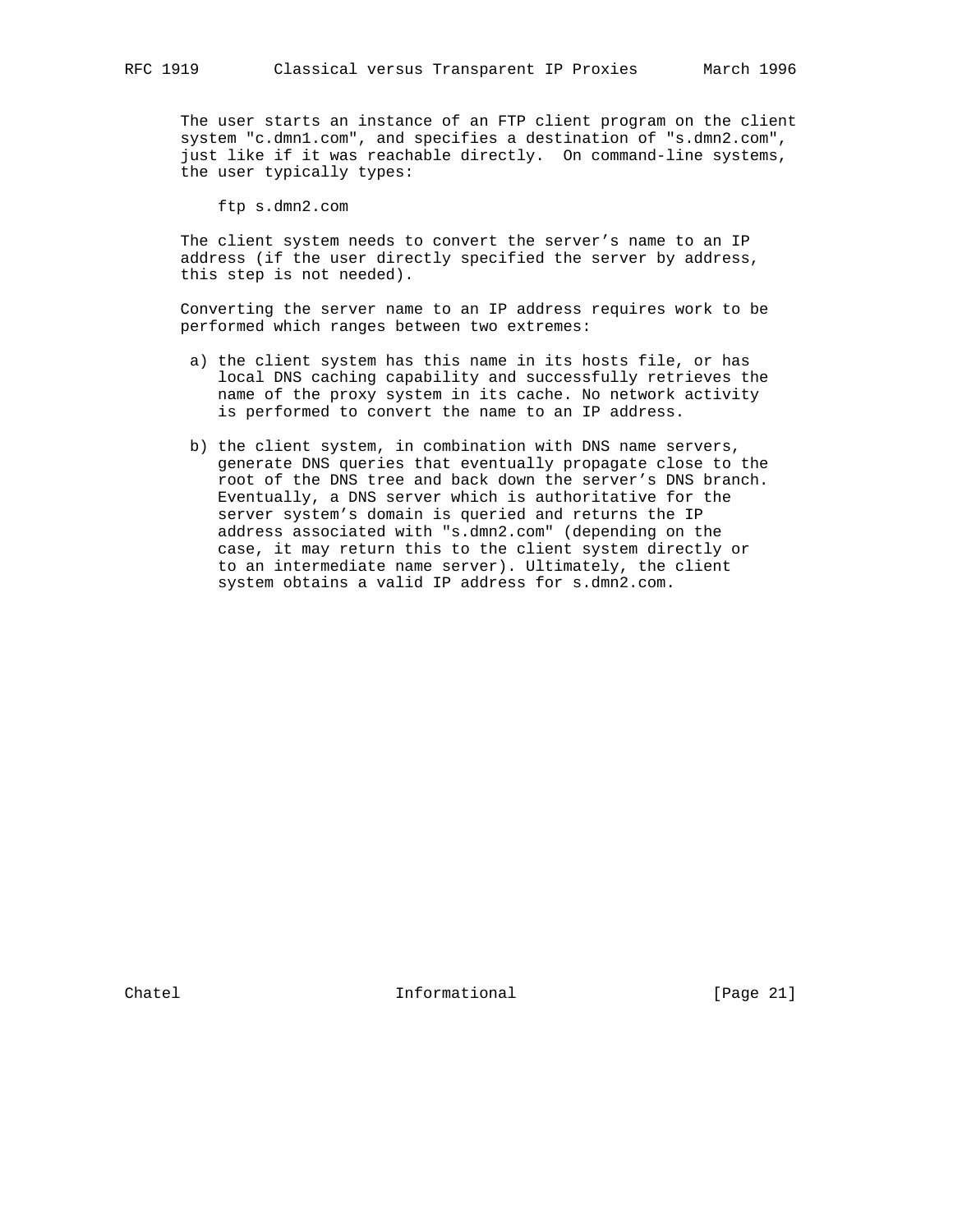



 NOTE: In practice, DNS servers that are authoritative for s.dmn2.com are highly likely to be located on the OTHER side of the proxy system. This means that DNS queries from the inside to the outside MUST be able to cross the proxy system. If the proxy system wishes to provide "address hiding", it must make these DNS queries (originating from the inside) appear to come from the proxy itself. This can be achieved by using a BIND-based DNS server (which has some proxy capabilities) or some simpler DNS proxy program. For full RFC compliance, the proxy system must be able to relay TCP-based queries just like UDP-based queries, since some client systems are rumored to ONLY use TCP for DNS queries.

 The proxy system must be able to detect and block several classes of attacks based on DNS which (if nothing else) may cause denial of service:

- a) attempts from the outside to return corrupt cache entries to an internal DNS server
- b) attempts to return DNS bindings which have no relationship to the actual DNS query (some DNS servers are vulnerable to this). The attacker's goal may be to prime the cache of internal DNS servers with

Chatel Informational [Page 22]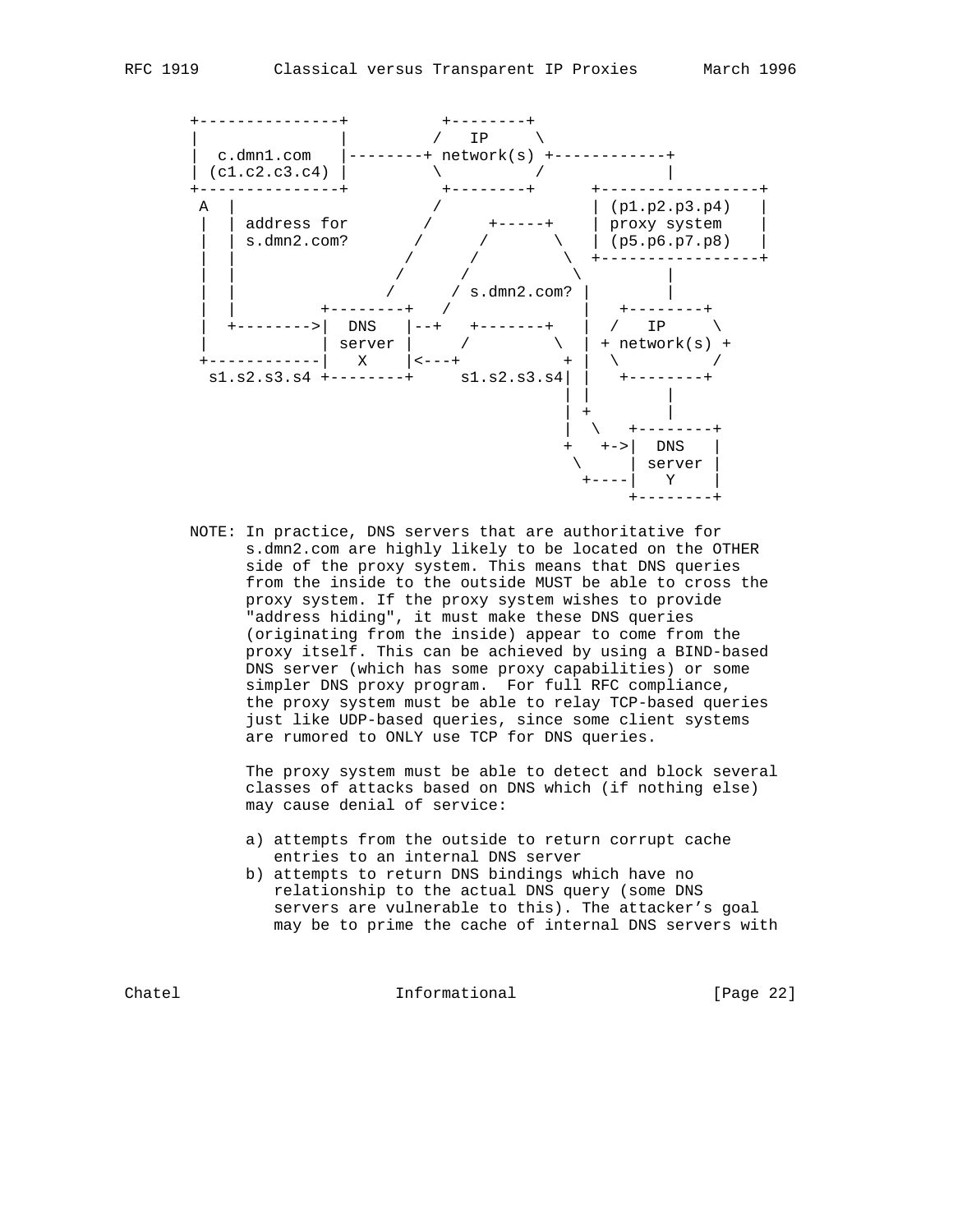interesting entries, including entries for internal DNS names that point to external IP addresses...

 c) data-driven stuff similar in style to the "syslog buffer overrun" type attacks.

 Once the client system knows the IP address of the server system, it attempts to establish a connection to the standard FTP "control" TCP port on the server (port 21). For this to work, the client system must have a valid route for the server's IP address THAT LEADS TO THE PROXY SYSTEM, and the proxy system must have a valid route for the client's IP address and the server's IP address. All intermediate devices that behave like IP gateways must have valid routes for the client, the server, and usually the proxy. If these devices perform packet filtering, they must ALL allow the specific type of traffic required between C and S for this specific application.



 At the start of the FTP session, a TCP packet with a source address of C and a destination address of S travels to the proxy system, expecting to cross it just like a normal IP gateway.

This is when the transparent proxy shows its magic:

 The proxy's TCP/IP software stack sees this incoming packets (and subsequent ones) for a destination address that is NOT one of its own addresses. Based on some criteria (a configuration file, for

Chatel **Informational** Informational [Page 23]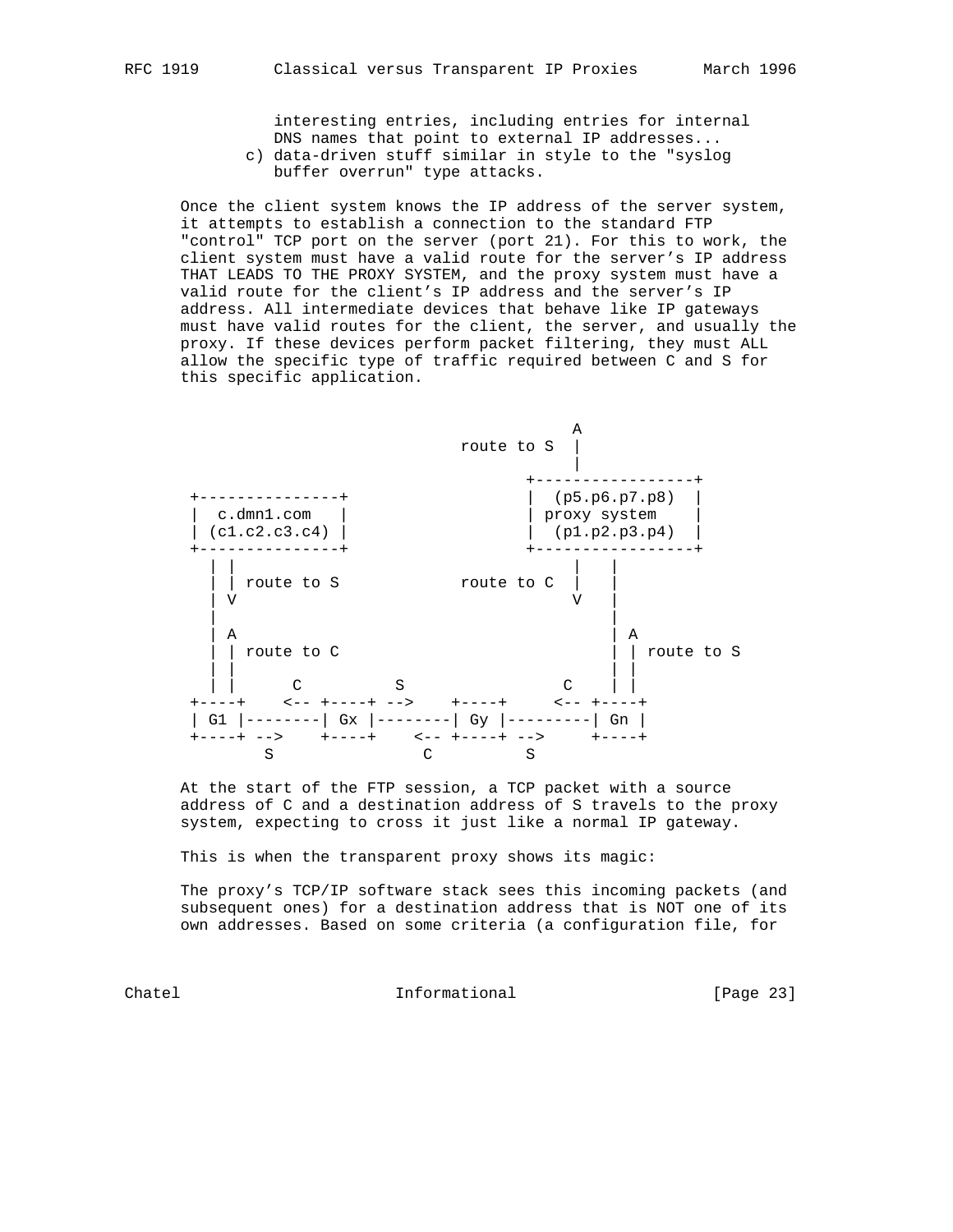example), it decides NOT to forward or drop the packet (which are the only two choices an RFC-standard TCP/IP implementation would have). The proxy system accepts the packet as if it was directed to one of its own IP addresses.

 In our example, the incoming packet is a TCP packet. Since standard TCP/IP stacks store both a LOCAL and REMOTE IP address field for each TCP connection, the transparent proxy may set the LOCAL IP address field to the IP address that the client wants to reach (s1.s2.s3.s4 in our example). The standard TCP/IP stack probably needs to be modified to do this. UDP examples, although not connection-based, could be handled in similar ways.

 Once this is done, the actual FTP proxy application is invoked since an incoming connection to TCP port 21 has occurred. It can determine what is the final target destination instantly, since the LOCAL IP address field of the connection contains the target server's IP address. There is no need for the proxy application to ask the client what is the final target system.

 Since the FTP proxy application knows the IP address of the target system, it can choose to do two things:

- a) Setup a session to the final target system, the more frequent case.
- b) Decide (based on some internal configuration data) that it cannot reach the final target system directly, but must go through a "classical" proxy. This seems technically feasible, although no real transparent proxy system is known to offer this capability. The actual value of such a feature (if available) would need to be studied.

 If the FTP proxy decides to connect directly to the target system, it has the target system's IP address. It may choose to do a reverse lookup on the target IP address to obtain a target system name (possibly needed for access control). If this process involves DNS resolution, something like the following will happen:

Chatel **Informational Informational** [Page 24]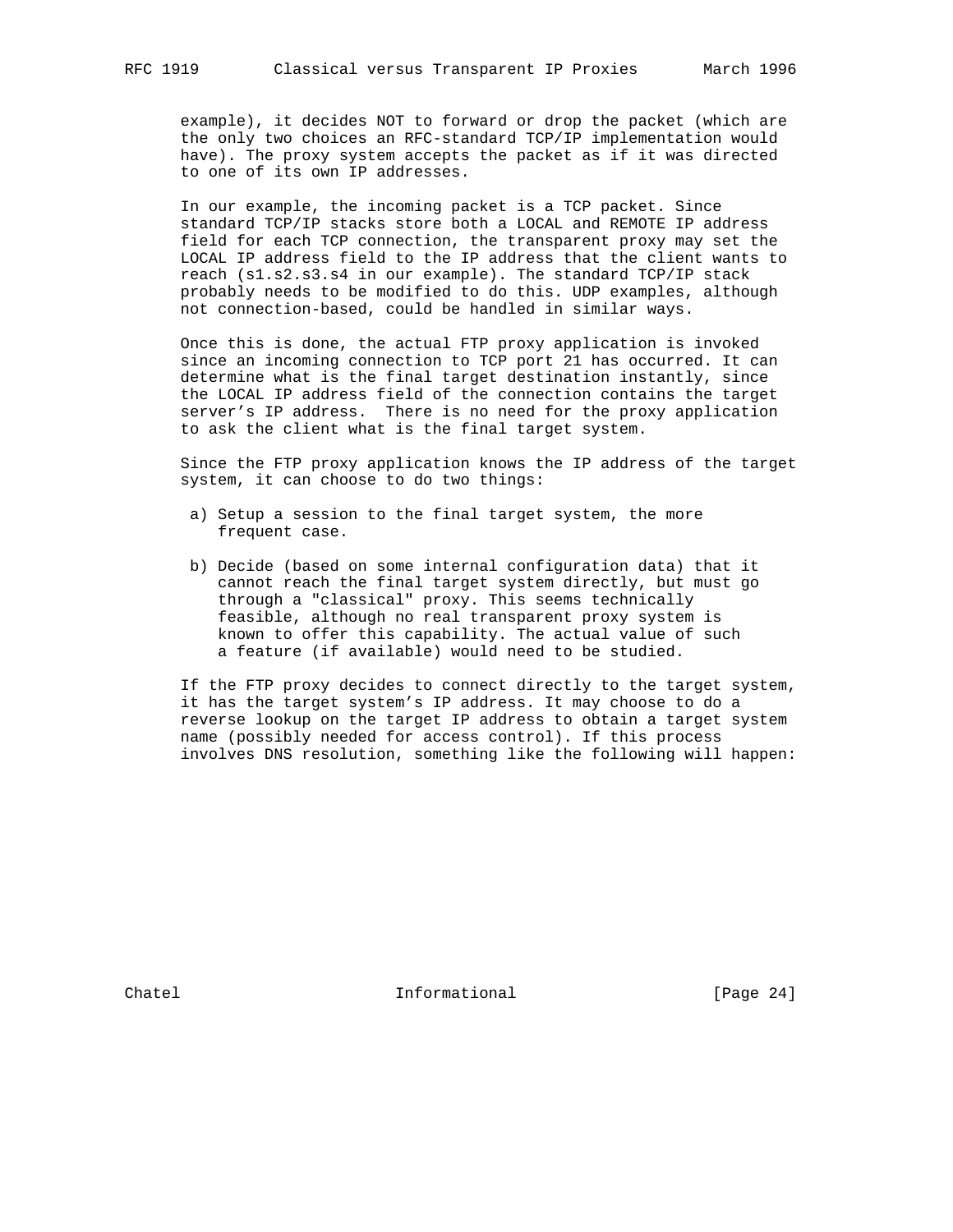

 Once this is done and if the connection is allowed, the proxy attempts to establish a connection to the standard FTP "control" TCP port on the target server (port 21), using a technique identical to a "classical" proxy. For this to work, the proxy system must have a valid route to the server's IP address, and the server system must have a valid route to at least one of the proxy's IP address. All intermediate devices that behave like IP gateways must have valid routes to both the proxy and the server. If these devices perform packet filtering, they must ALL allow the specific type of traffic required between the proxy and S for this specific application.

Chatel **Informational Informational** [Page 25]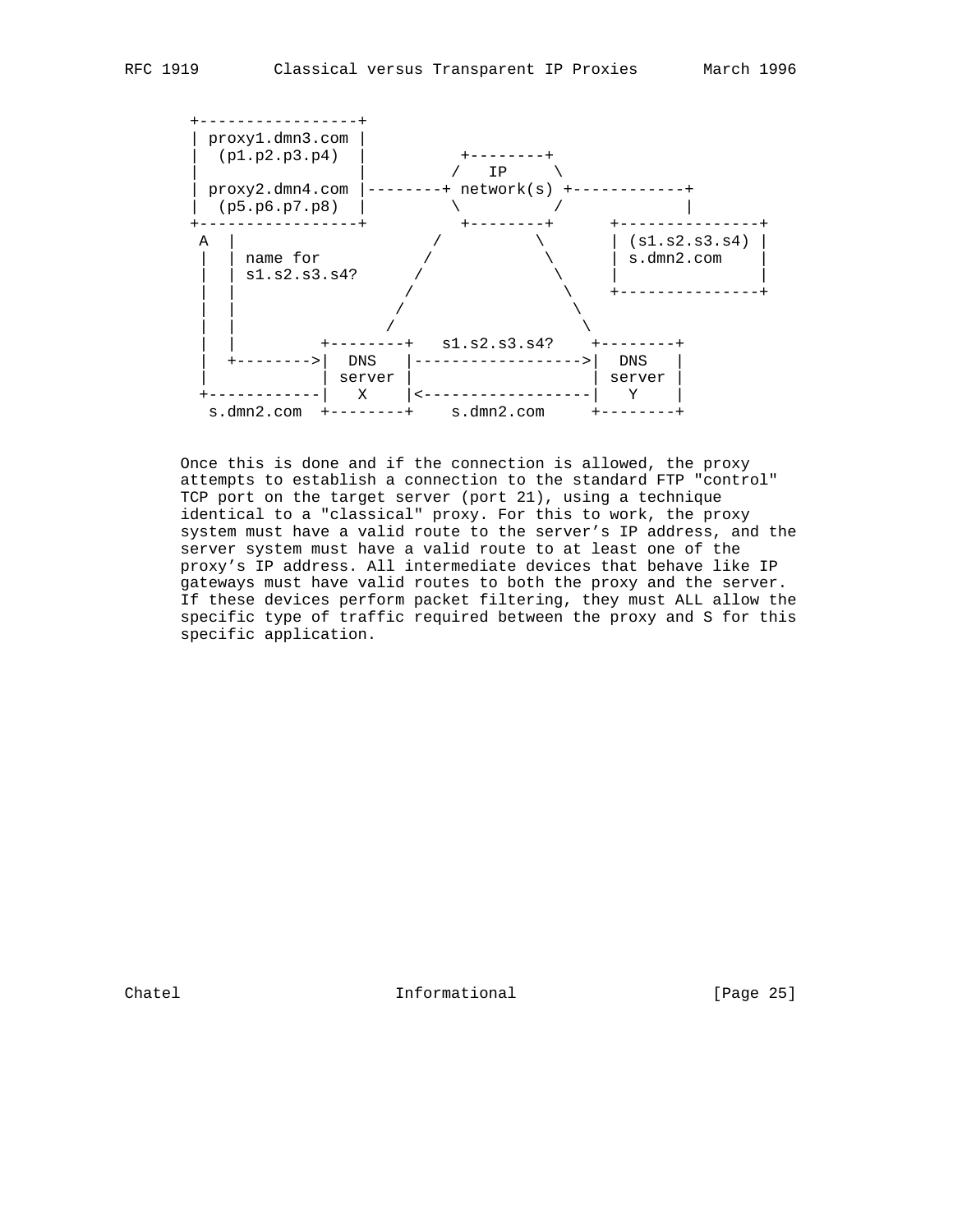

 The rest of the transparent proxy's operation is very similar to what would happen with a classical proxy.

## 4.2 Characteristics of transparent proxy configurations

 Transparent proxy technology can be used to build the key component of a "firewall", in a way quite similar to the way classical proxy technology may be used. Several important details of the architecture must be different, however.

4.2.1 IP addressing and routing requirements

 The transparent proxy system must be able to address all client and server systems to which it may provide service. It must also know valid IP routes to all these client and server systems.

 Server systems must be able to address the proxy system, and must know a valid IP route to the proxy system. If the proxy system has several IP addresses (and often, several physical network interfaces), the server systems need only to be able to access ONE of the proxy system's IP addresses.

 Client systems MUST HAVE valid IP addressing and routing information for systems that they reach through the proxy. For example, in the common case where a transparent proxy is being used to interconnect a private network and the Internet, the

Chatel **Informational Informational** [Page 26]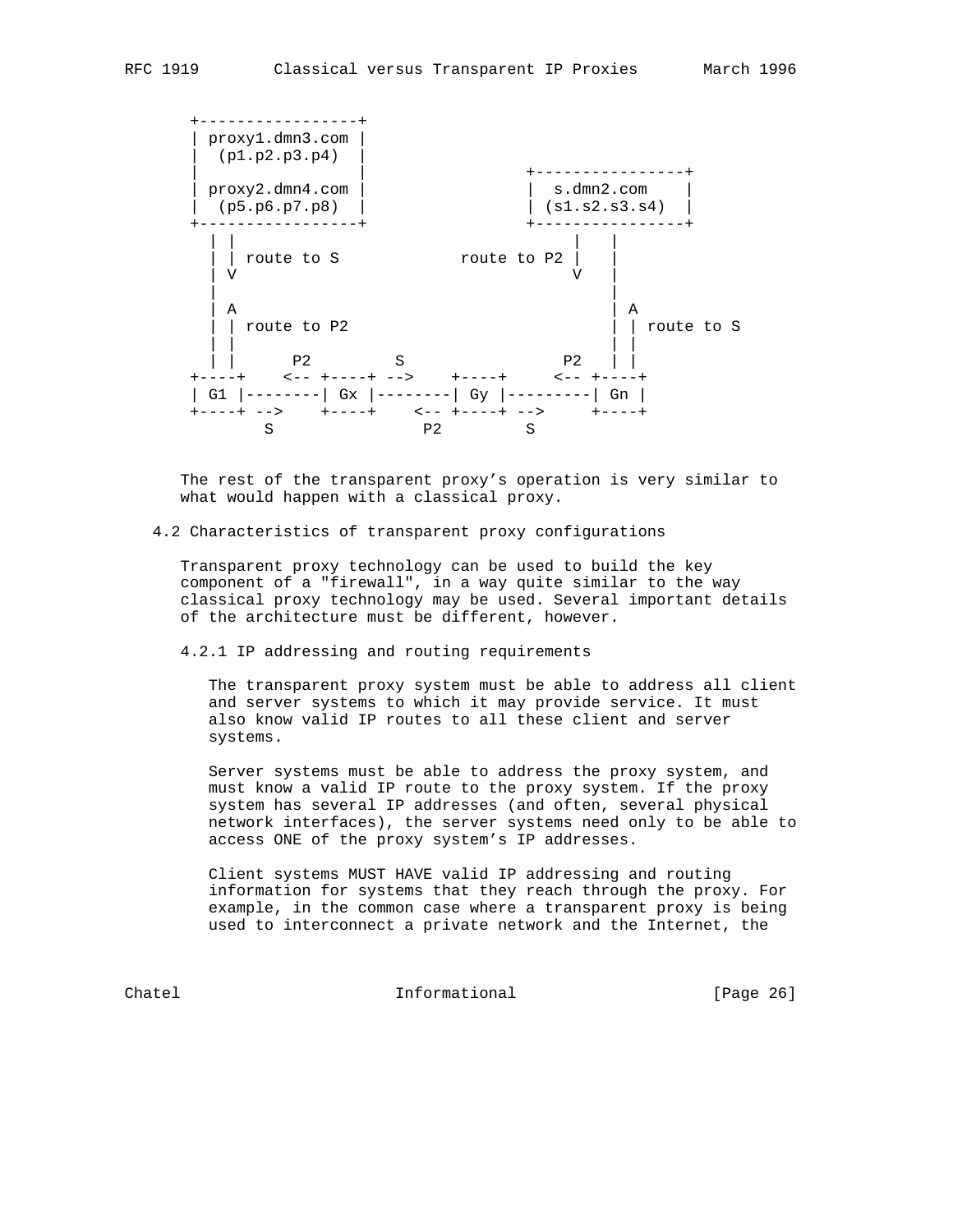private network will effectively need to use a default route that points to the transparent proxy system. This is a specific need of transparent proxy configurations.

 Interconnecting two internetworks with multiple transparent proxies (for load sharing or fail-over) can be accomplished by using different techniques from what would be done for classical proxies:

- a) with multiple classical proxies to the same remote network, clients can be configured to access different proxies manually, or DNS-based techniques, such as DNS load-balancing may be used to make clients access a different proxy at different times.
- b) with multiple transparent proxies to the same remote network, the internal network must be able to provide dynamic routing towards the proxies (routing updates may need to be supplied by the proxies themselves). Client systems (depending on topology) may not need to see the route changes, but internal backbone routers probably do.

 It is clear that internetworks linked by a transparent proxy cannot be fully isolated from each other in an IP addressing and routing sense. The network on which client systems are located must have effective valid routing entries to the remote internetwork; these routing entries must point to the proxy.

 The transparent proxy system (if running a vaguely standard TCP/IP software stack) needs to have a single coherent view of IP addressing and routing. If a proxy system interconnects two IP networks and two systems use the same IP network/subnetwork number (one system on each internetwork), the proxy will only be able to address one of the systems. Even if the proxy is able to manage multiple conflicting IP universes (if, for example, one instance of a complete TCP/IP stack and its data structures is bound to each of the proxy network interfaces), the client systems will still have a problem: Why should it send packets with this network number to the proxy since this network number exists also on the internal internetwork?

 Chaining transparent proxies does not seem at first glance to solve IP conflicts like it does for classical proxies.

 From a "security" fail-safe point of view, the transparent proxy has an undesirable characteristic: the network being protected must have valid routing entries to the remote

Chatel **Informational Informational** [Page 27]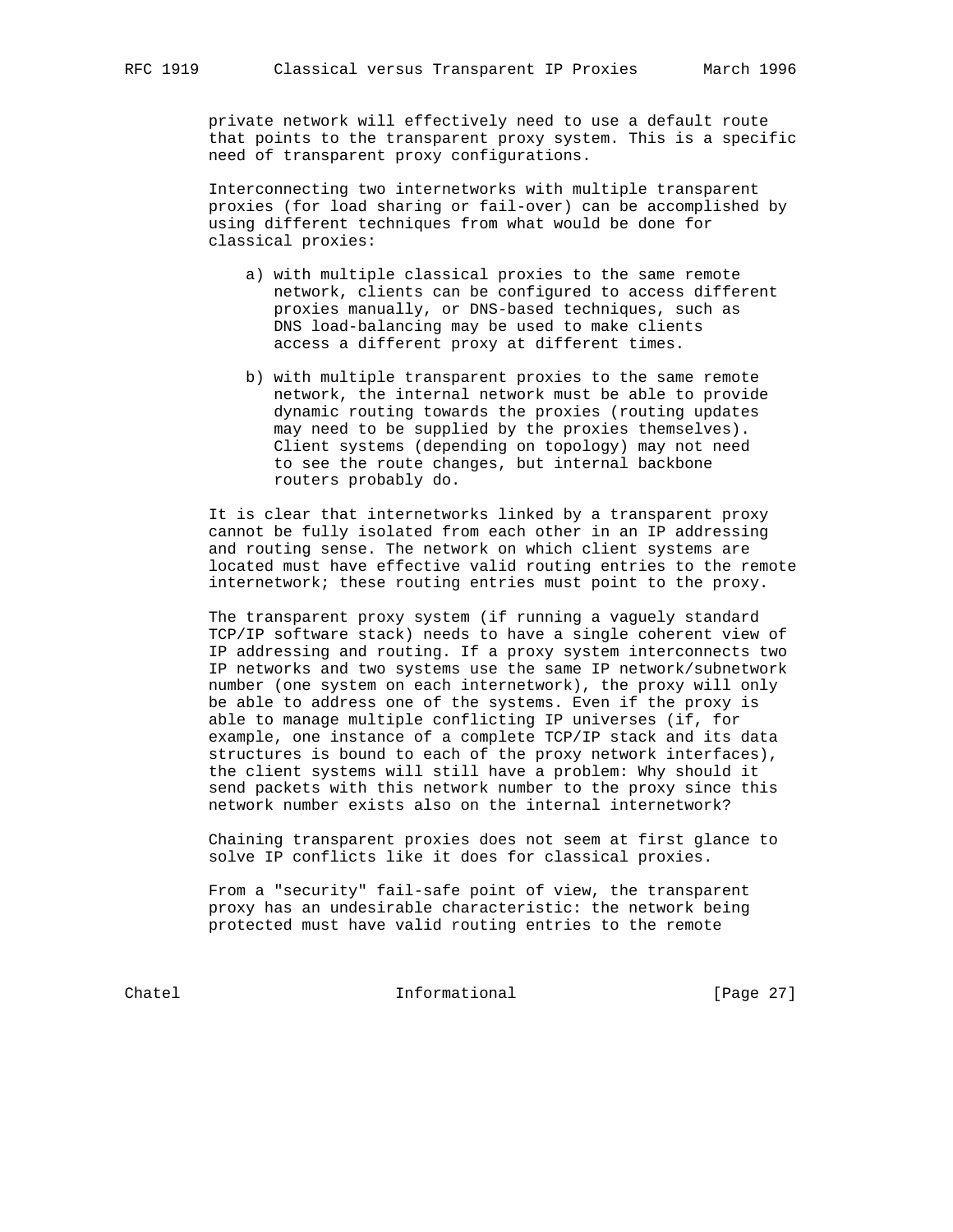network(s). If the proxy fails (starts behaving like a non filtering IP router) or is physically bypassed, it is likely that the internal network will be immediately able to reply to "attacker" packets. The attacker does not need to modify routing tables or to spoof internal IP addresses.

 This is important for organizations that do not wish to place ALL their confidence and protection into a proxy system (for whatever reason).

## 4.2.2 IP address hiding

 Application "sessions" that go through a transparent proxy are actually made of two complete sessions:

 a) a session between the client and the address of the server, the session being "intercepted" by the proxy b) a session between the proxy and the server

 A device on the path sees either the client<->server traffic or the proxy<->server traffic, depending where it is located. The client<-"server" traffic is actually generated by the transparent proxy. The two sessions SHOULD NEVER pass through the same physical network, since in that case (due to the routing requirements) a total bypass of the proxy at the IP routing level may easily occur without being detectable.

 Like classical proxies, transparent proxies accomplish a form of IP address hiding. Client IP addresses are hidden from the servers, since the servers see a session being initiated by the proxy. Server IP addresses are NOT hidden from the clients however, so that the illusion of transparency may be maintained.

 This difference implies that internal (client-side) network statistics at the IP level will accurately reflect what outside destinations are being accessed. This can be useful for analyzing traffic patterns.

4.2.3 DNS requirements

 In transparent proxy configurations, client systems MUST be able to resolve server names belonging to remote networks. This is critical since the proxy will determine the target server from the destination IP address of the packets arriving from the client. Because of this, the "client" internetwork needs to have some form of DNS interconnection to the remote network. If internal client and name server IP addresses must be hidden

Chatel **Informational Informational** [Page 28]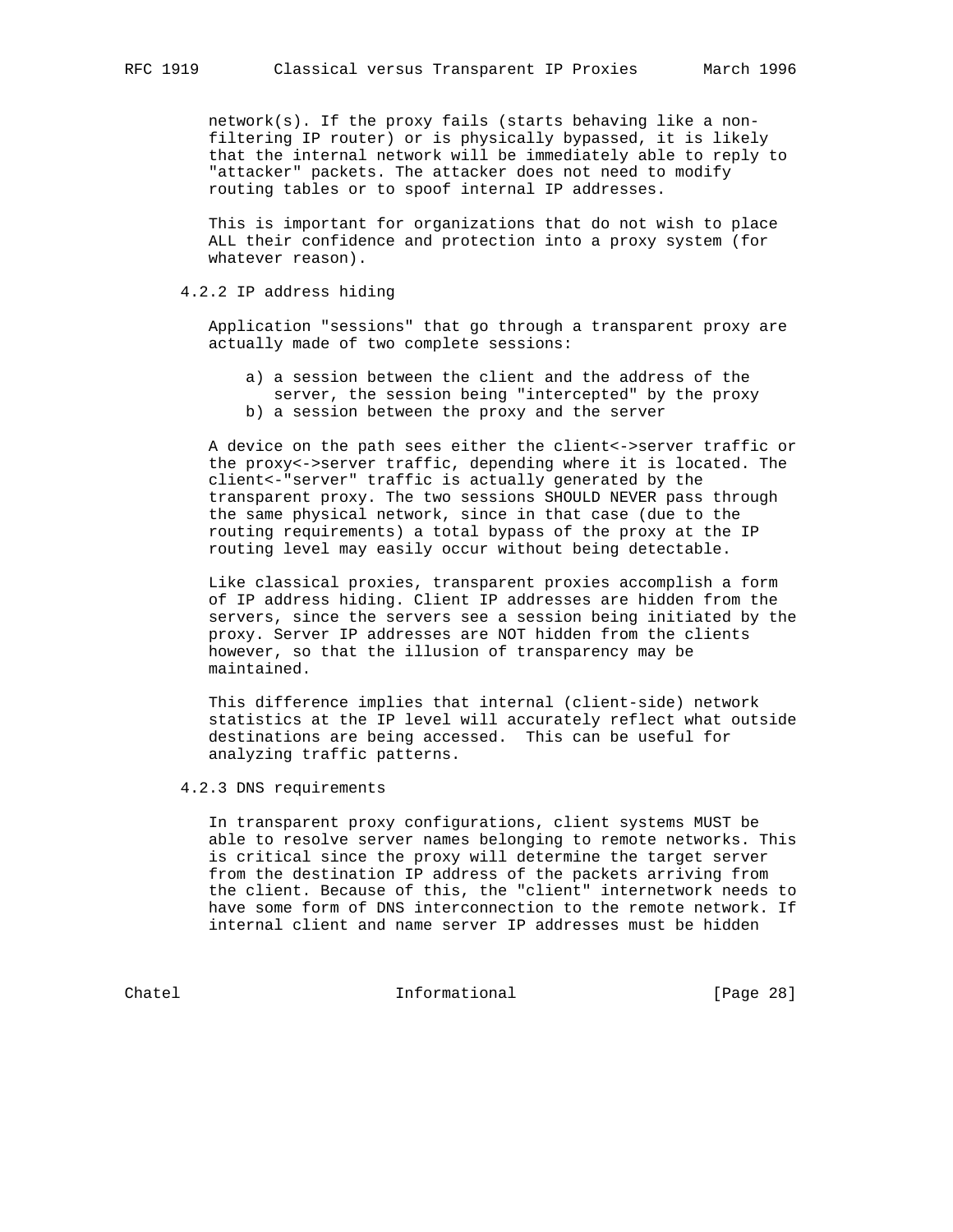from the outside, these DNS queries must also be proxied.

 Of course, remote host name/address relationships may be stored locally on the client systems, but it is well known that such an approach does not scale...

 Because of this, it can be said that a transparent proxy system cannot offer DNS isolation. If two IP internetworks use completely separate DNS trees (each with their own DNS root servers), client software in one IP internetwork will not have a way of finding name/address relationships in the "other" DNS tree, and this information must be obtained in order to pass the desired address to the transparent proxy.

 The classical proxy itself (if running standard DNS resolution software) will not be able alone to resolve DNS names in both environments, since it will need to point to one or the other of the two DNS "universes". Running multiple instances of DNS resolution software can allow the proxy to do this, however.

 Because of the requirement placed on some form of DNS communication through the proxy, it is critical for the proxy to be able to protect ITSELF, internal clients, and internal name servers from data-driven attacks at the DNS level.

4.2.4 Software requirements

 The big advantage of transparent proxies is that normal client software may access remote servers with no modifications and no changes to user procedures.

 The transparent proxy application itself may not need to be more complicated than a classical proxy application.

 However, the proxy TCP/IP software stack cannot be a fully standard (well, today's standard at least) TCP/IP stack, and requires specific extensions:

- a) the ability to specify ranges of IP addresses that do not belong to the proxy itself, but for which "intercept" processing will occur: if packets arrive at the proxy with a destination IP address in those ranges, the IP stack will not forward or drop the packets; it will pass them up to application layers.
- b) This mechanism requires that applications may obtain both the IP address from which the packets come, and the address to which the packets were going. Typical

Chatel **Informational Informational** [Page 29]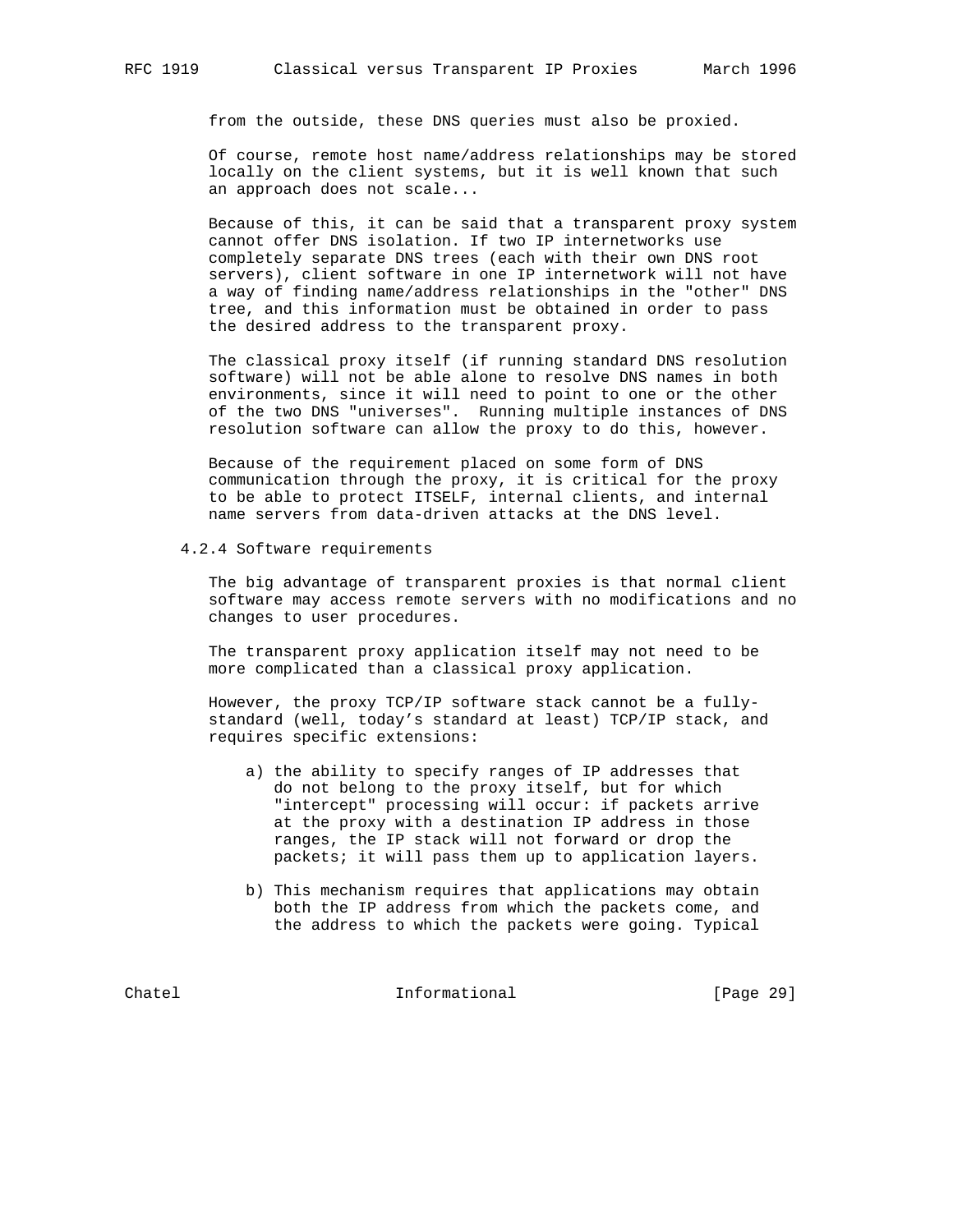IP stacks should already have the fields available to store the info; it is a matter of updating them properly for these "intercepted" packets.

 c) In the case of "intercepted" TCP packets, the TCP stack must support establishing TCP connections where the "local" IP address is not one of the proxy's IP address.

 Any TCP/IP software implementation should be modifiable to perform these tasks. If a standard API becomes widely available to drive these extensions, and if this API is generally implemented, transparent proxies may become "portable" applications.

 Until this occurs, it must be assumed that implementors have chosen different ways of accomplishing these functions, so that today's transparent proxy applications cannot be fully portable. It also remains to be seen how much work is needed to propagate these "extensions" to IPV6 software stacks.

4.2.5 Impact of a transparent proxy on packet filtering

 The nature of a transparent proxy's functionality makes it difficult to deploy good packet filtering on the "inside" (or client-side) of the proxy. The proxy will "masquerade" as all the external systems. Because of this, internal packet filters WILL TYPICALLY NEED TO ALLOW IP traffic between internal and external IP addresses.

 Depending on the actual security policy of the network, it may be possible to do filtering based on protocol type and/or on TCP bits (to filter based on connection setup direction), but filtering that blocks external IP addresses CANNOT be deployed.

 If the proxy starts behaving like an IP router, or if physically bypassed, the practical limitations imposed on internal packet filtering imply that a lot of direct traffic between the inside and outside network will be allowed to flow. Furthermore, as we have seen previously, the internal network will have valid routing entries for external network numbers that point to the proxy. If multiple proxies have been deployed, the internal network may even HAVE TO TRUST routing updates generated by the proxy.

 In general, if an internal network wishes to communicate with an external network through a transparent proxy, it MUST BE FUNDAMENTALLY DESIGNED TO COMMUNICATE DIRECTLY with that

Chatel **Informational Informational** [Page 30]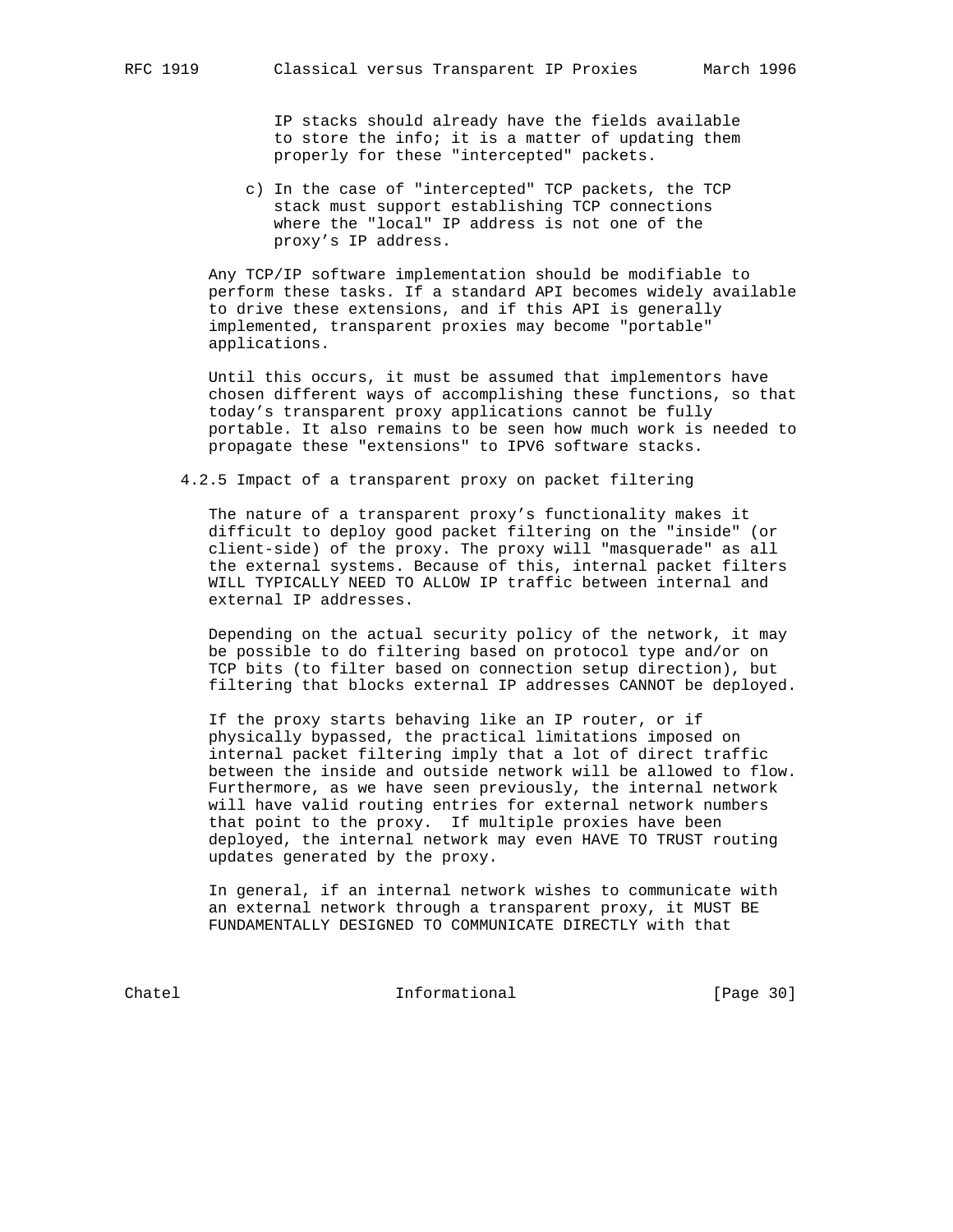external network. This is true at the IP addressing level, at the IP routing level, and at the DNS level. A proxy security failure in this type of environment is likely to result in immediate, total, and undetected accessibility of the internal network by the external network.

4.2.6 Interconnection of conflicting IP networks

 Unlike classical proxies, transparent proxies do not readily seem useful in solving IP addressing conflicts.

 If two internetworks use the same network number(s), systems and routers in each internetwork will have valid routes to these network numbers. If these routes are changed to point to a transparent proxy, traffic that is meant to stay within the same internetwork would start to flow towards the proxy. The proxy will not be able to distinguish reliably between traffic between systems of the same internetwork, and traffic which is meant to cross the proxy.

 A possible solution to this problem is described in section 6 of this document, "Improving transparent proxies".

5. Comparison chart of classical and transparent proxies

 For those who do not like longish discussions of technical details, here is a one-page summary of the strengths/weaknesses/differences of classical and transparent proxies:

| Issue             | Classical Proxy                                                                    | Transparent Proxy                                                                                 |
|-------------------|------------------------------------------------------------------------------------|---------------------------------------------------------------------------------------------------|
| IP addressing     | systems/gateways on<br>each network need<br>to address the proxy                   | systems/gateways on<br>the "client" network<br>need to address the<br>remote networks             |
| IP routing        | systems/gateways on<br>each network need a<br>valid routing entry<br>for the proxy | systems/gateways on<br>the "client" network<br>also need routing<br>entries for remote<br>entries |
| IP address hiding | systems on each side<br>of the proxy are<br>hidden from each<br>other              | systems on the<br>"client" side are<br>hidden from the<br>other sides                             |

Chatel **Informational Informational** [Page 31]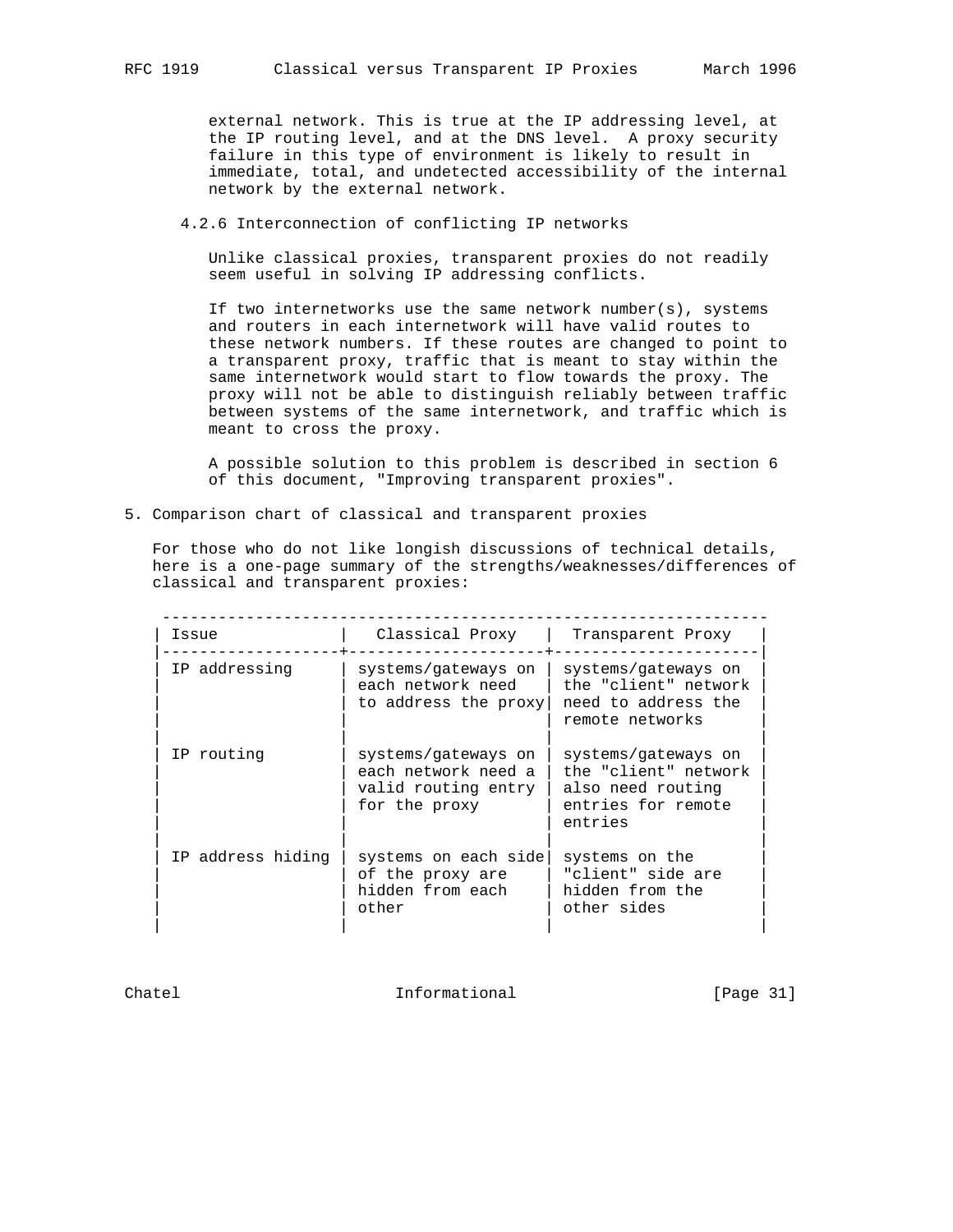| <b>DNS</b>                           | full isolation<br>possible                                             | resolution of outside<br>names by inside<br>systems is required |
|--------------------------------------|------------------------------------------------------------------------|-----------------------------------------------------------------|
| Proxy software<br>requirements       | runs on standard<br>TCP/IP stack;<br>can be portable                   | requires special<br>TCP/IP stack;<br>not 100% portable          |
| Client software<br>requirements      | requires proxy-<br>capable software<br>or user education               | nothing more than for<br>a direct connection                    |
| User requirements                    | must use proxy-<br>capable software or<br>know how to use the<br>proxy | nothing more than for<br>a direct connection                    |
| Packet filtering                     | can filter out<br>"external" addresses                                 | cannot filter out<br>"external" addresses                       |
| IP address<br>conflict<br>resolution | can be done with<br>chained proxies that<br>support auto-connect       | no obvious way to<br>get this to work                           |

#### 6. Improving transparent proxies

 The main issues with transparent proxies seem to revolve around the need to force "client" systems to directly access external addresses. To some people, this characteristic makes a transparent proxy look too much like a complicated packet filter. Can this problem be solved?

 The first possibility that comes to mind is to use the flexibility of the DNS protocol to build new tricks. If we restrict the "internal" clients so that they MUST ALWAYS use DNS to resolve external host names AND THAT THEY MUST NEVER store permanent copies of external host addresses, the following technique would become theoretically possible (this is a very painful restriction, by the way):

- a) arrange for all internal queries for external DNS names to go to the transparent proxy system (this can be done in a number of ways).
- b) arrange for a routing entry to exist for a class A network number that is not used on the internal network. This IMPLIES that the internal network may not be part of the Internet. This routing entry will point to the transparent proxy system. For

Chatel **Informational Informational** [Page 32]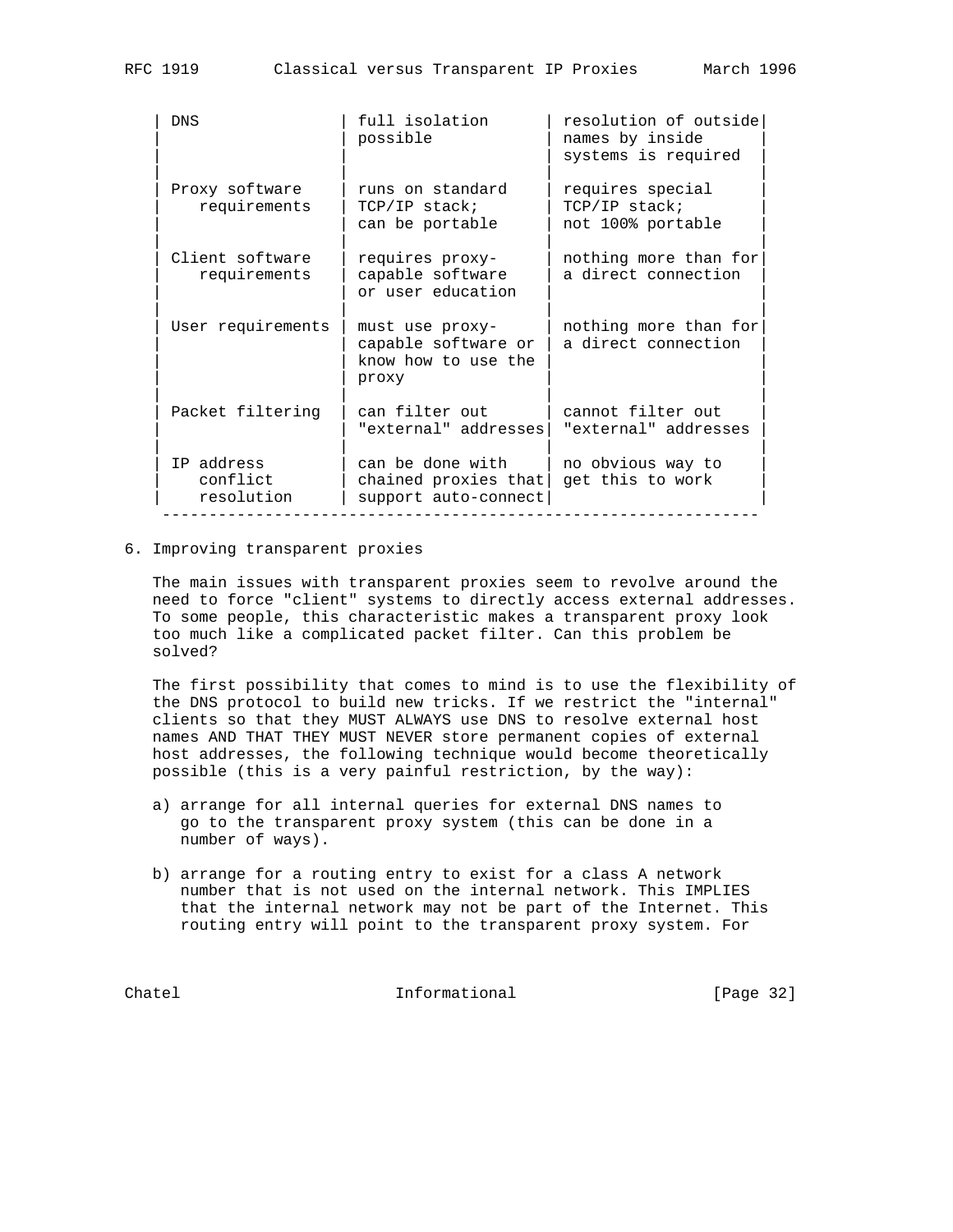the purpose of our discussion, this special network number will be X.0.0.0.

- c) when an internal system generates a query for an external address, the query (if no answer is cached on the internal network) will reach the proxy system. Assuming the query is to obtain the IP address corresponding to a domain name, the proxy will go through the following algorithm:
	- try to find a valid binding for this external domain name in its local cache
	- if not found, it will ITSELF launch an external DNS query for the domain name. When (and if) it receives a valid reply, it creates a local cache entry containing:

 Time To Live of the reply Expiry Time of the cache entry (based on the current time) External domain name External IP address Dynamically allocated IP address of the form X.x1.x2.x3.

 and returns to the client the dynamically allocated IP address in the range X.0.0.0, NOT THE REAL ONE.

- the client may (or may not) store the IP address returned in its cache, and will then attempt to connect to the dynamically allocated IP address. This traffic will arrive at the proxy because of the routing setup.
- The transparent proxy intercepts the traffic and can identify the actual desired target it should connect to based on the dynamically allocated IP address supplied by the client.

 Such an approach, if workable, could improve many characteristics of transparent proxies and may even make transparent proxies capable of handling IP network number conflicts.

 However, the algorithm above leaves many difficult questions unsolved. Here is a list (by no means exhaustive) of these questions:

- a) What is the percentage of client DNS resolver and DNS server implementations that conform to the RFC specifications in their handling of the Time-To-Live field?
- b) How should the proxy handle other types of DNS queries for external domain names (inverse queries, queries for other resource record types)?

Chatel **Informational** Informational [Page 33]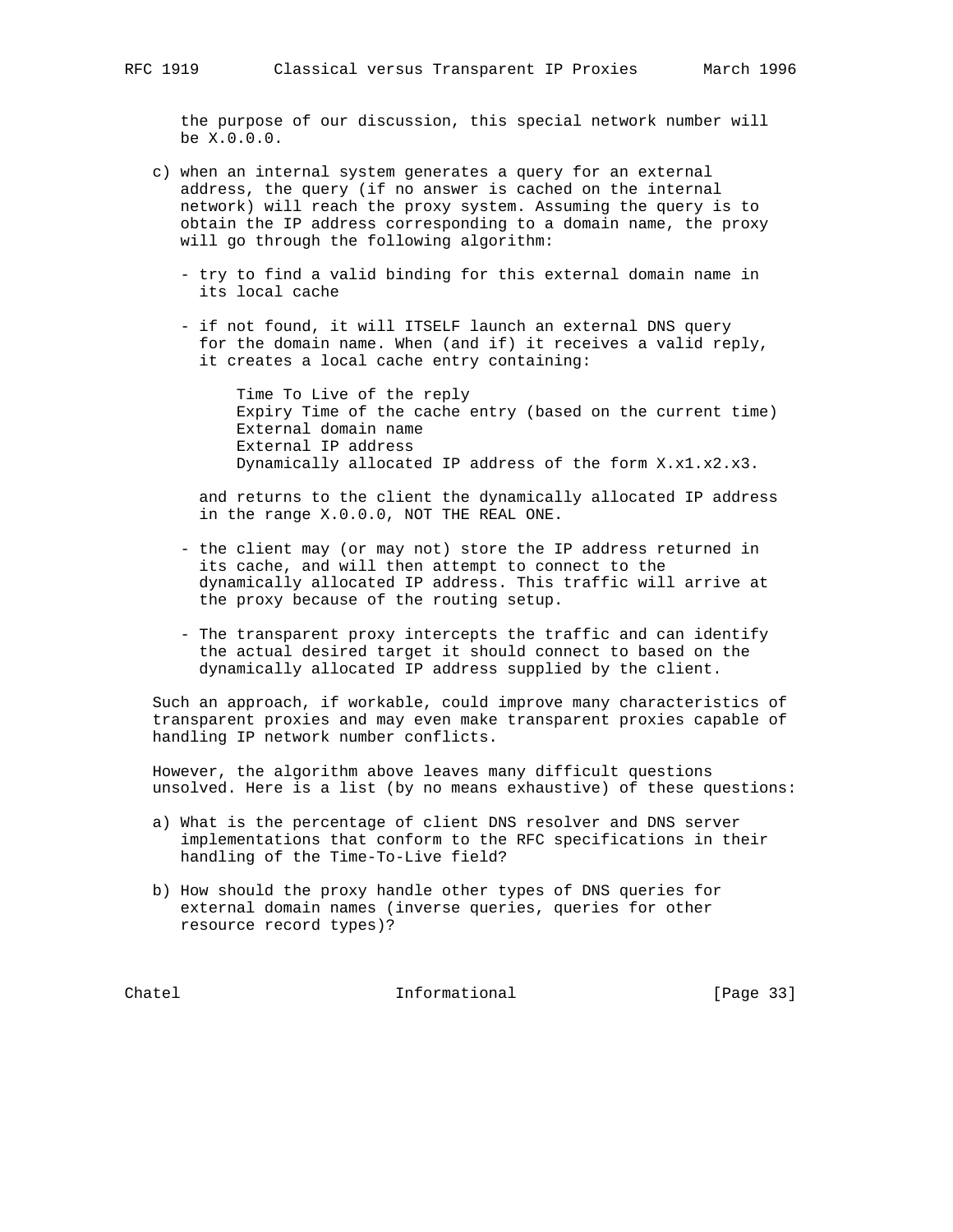- c) A client program may perform a DNS query once for an external name and then use the response for a long time (a large file transfer, or a permanent management session, for example). Should the proxy update the Expiry Time of cache entries based on the passing IP traffic, and if so, using what algorithm?
- d) What new types of attacks would such a system introduce or make possible?
- e) What data structures and resources (memory, disk) would be needed for an efficient implementation if the proxy must sustain a high rate of DNS queries for external names, and where a large number of different external names are referenced? The class A network number is used basically to reference cache entries. Would a 24-bit address space be sufficient for practical use?
- f) What happens with the cache (and the functionality) if the proxy crashes or reboots?

 Such a system would probably exhibit two types of intermittent failures:

- a) a client system is still using the result of an external name query (some X.x1.x2.x3 address dynamically allocated by the proxy), but this binding no longer exists in the proxy's cache. The client attempts a connection to this address, which fails.
- b) a client's name cache contains a binding for X.x1.x2.x3, but the proxy has already reused this address for a different external host name. The client attempts a connection to this address, sees no obvious errors, but reaches a different system from the expected one.

 If somebody has ever implemented such a scheme, information and live experience in deploying it would be useful to the IP networking community.

7. Security Considerations

 Most of this document is concerned with security implications of classical and transparent proxy technology.

8. Acknowledgements

 I could not have written this document without the support of Digital Equipment Corporation for whom I work as a consultant.

Chatel **Informational** Informational [Page 34]